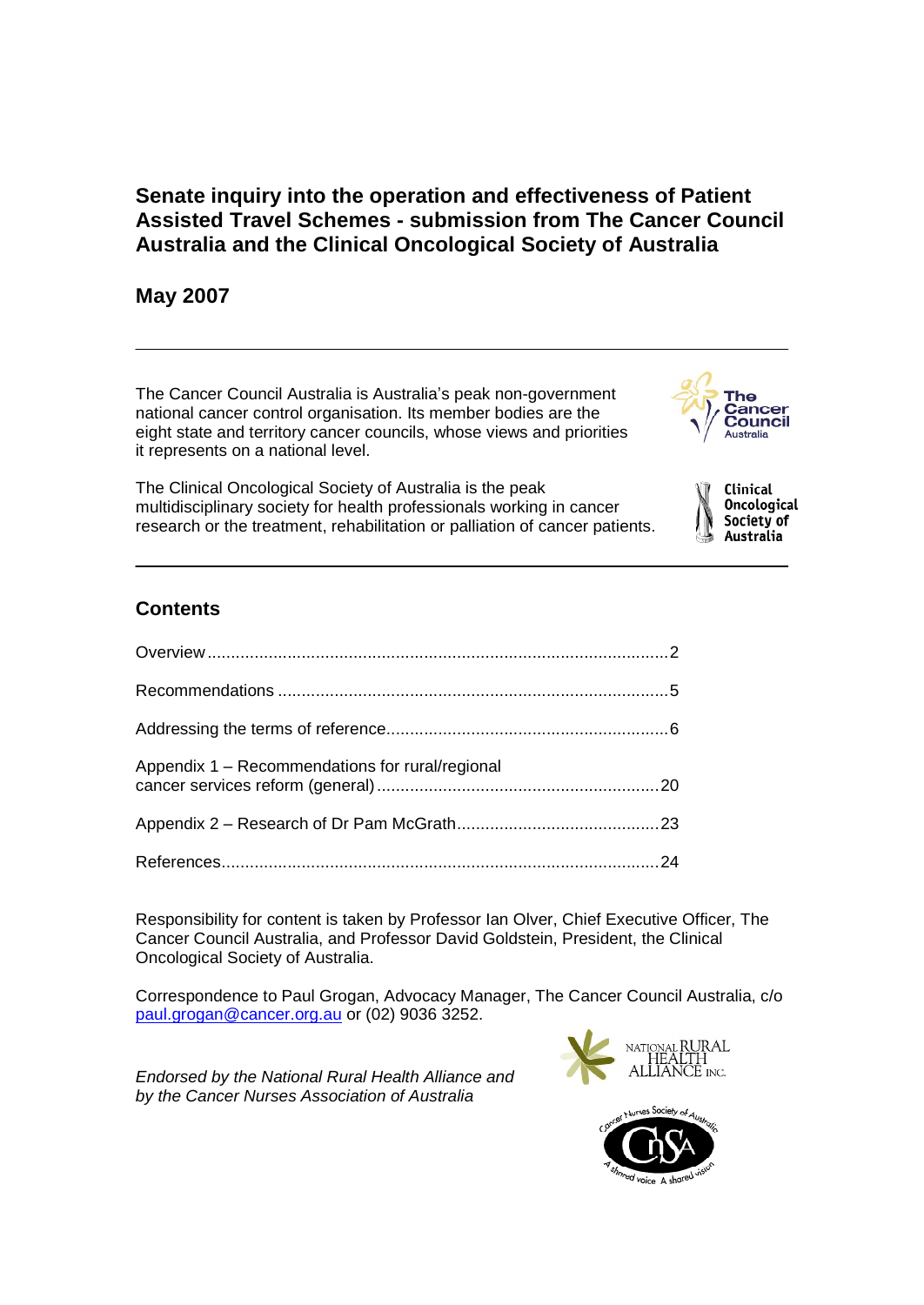# **Overview**

The Cancer Council Australia and the Clinical Oncological Society of Australia (COSA) commend the Senate for conducting this inquiry.

The Senate's interest in this important matter has the potential to make a real difference to thousands of Australians living through extraordinary hardship, particularly if the subsequent report encourages national leadership and inter-jurisdictional co-operation to lift the funding and efficiency of patient travel and accommodation assistance to standards commensurate with need.

The Cancer Council Australia and COSA would be grateful for the opportunity to nominate witnesses to appear at public hearings as part of this inquiry. Our organisations have representatives in all jurisdictions.

### **Core problems**

Literature on patient travel and accommodation assistance schemes documents myriad systemic problems, all of which can be summarised in two core areas:

- Assistance is under-funded when measured against demonstrated need; and
- The absence of national minimum standards and a national framework has, over 20 years, led to an inequitable, fragmented, and inefficiently administered collection of schemes operating in isolation within jurisdictions.

## **Core solutions**

The Cancer Council Australia and COSA propose that the most effective way to ensure cancer patient travel and accommodation assistance meets demonstrated need is to fund the program through a robust national framework. Options may include:

- An inter-jurisdictional funding pool, administered through Medicare (e.g. funded through the Extended Safety Net);
- A national funding agreement involving all jurisdictions and negotiated through the Australian Health Care Agreements; or
- A national accreditation system developed under the auspices of the Australian لاً<br>A national accreditation system developed under the auspices of the Australian Health<br>Health Ministers' Advisory Committee and endorsed by the Australian Health A national accreditation sys<br>Health Ministers' Advisory (<br>Ministers' Conference.

Advantages of a robust national framework include:

- Agreement on minimum standards;
- Streamlined administration;
- Equitable assistance across borders.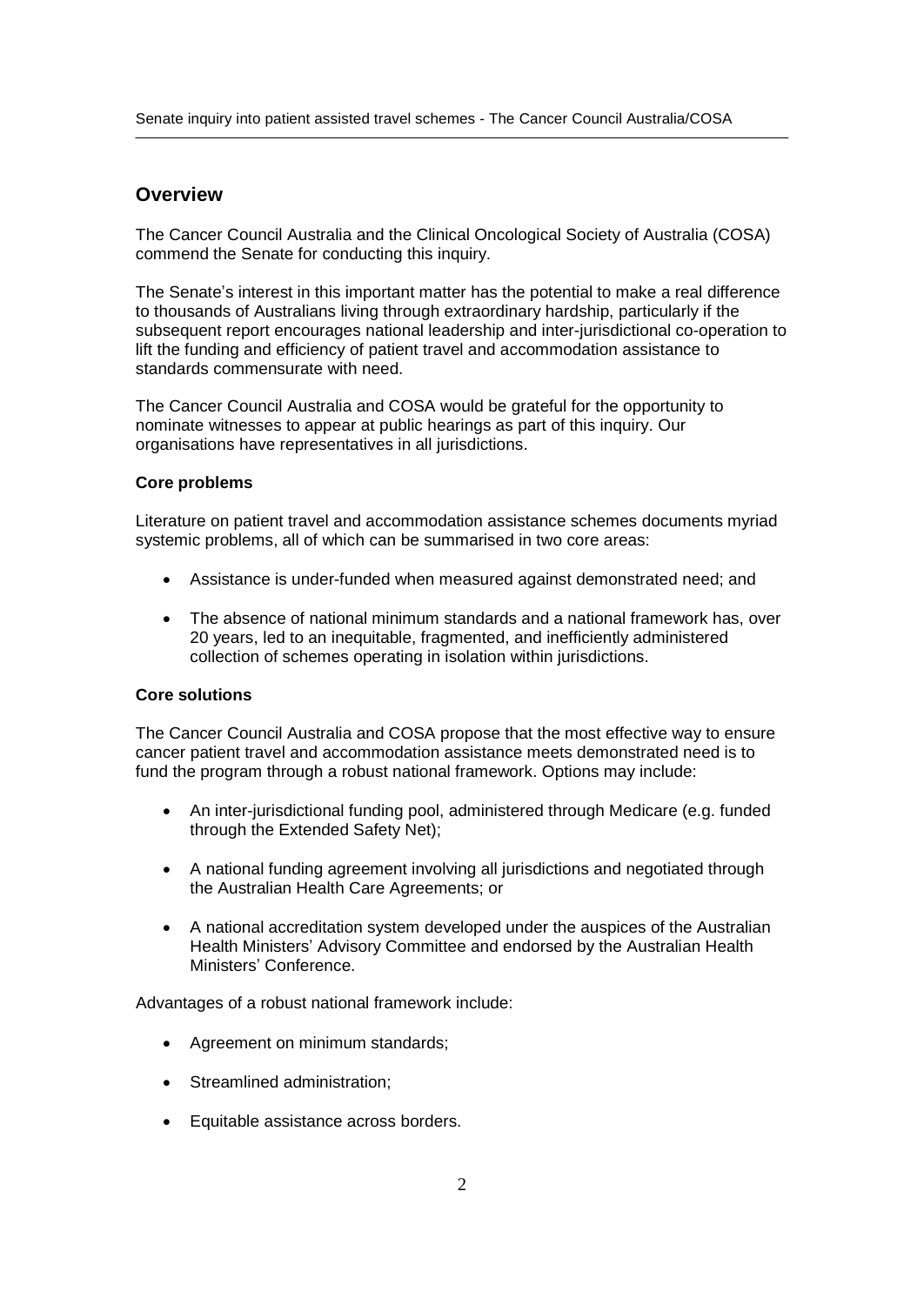The framework would require a "highest common denominator" approach, ensuring that patients in all jurisdictions would be better off in terms of overall benefit paid and that no patient would be worse off in terms of distance eligibility and other criteria.

From the available evidence, national leadership is the only way to deliver a system that is equitable, efficient and provides a level of financial assistance commensurate with need.

### **Context: cancer and geographic isolation**

The case for significantly improving the effectiveness and accessibility of cancer patient travel and accommodation assistance schemes is reflected in some key statistics:

- Approximately 30% of Australian cancer patients are estimated to live outside a major population centre where tertiary care is available;<sup>1</sup>
- Evidence shows that those who live furthest from a large treatment centre are at the highest risk of a comparatively poor cancer treatment outcome; $<sup>2</sup>$ </sup>
- A report published in the Medical Journal of Australia in 2004 showed that people with cancer in regional NSW were 35% more likely to die within five years of diagnosis than patients in cities. Mortality rates increased with remoteness. For some cancers, remote patients were up to 300% more likely to die within five years of diagnosis.<sup>3</sup>

Moreover, as the barriers to care associated with distance widen the gap in cancer treatment outcomes between rural and metropolitan Australia, paradoxically the regions continue to make a disproportionately high contribution to the economy that sustains the public health system nationally. For example, exporter numbers in regional areas are growing at 18% per annum compared with only 6% in cities.<sup>4</sup> Meanwhile, poor health outcomes and reduced access to healthcare services threaten the viability of rural and remote communities.

Providing real increases in financial assistance for cancer patients in the bush and streamlining the complex, inequitable systems that process such payments would be a responsible, measurable and much needed use of taxpayer dollars.

### **Other disease groups**

This submission focuses specifically on travel and accommodation assistance schemes in the context of cancer, for three principal reasons:

- As dedicated cancer control organisations, reducing the impact of cancer is our core goal and people with cancer are our most important stakeholders;
- Cancer patients in isolated areas, their families and the health professionals who support them identify travel and accommodation assistance as a critical issue; and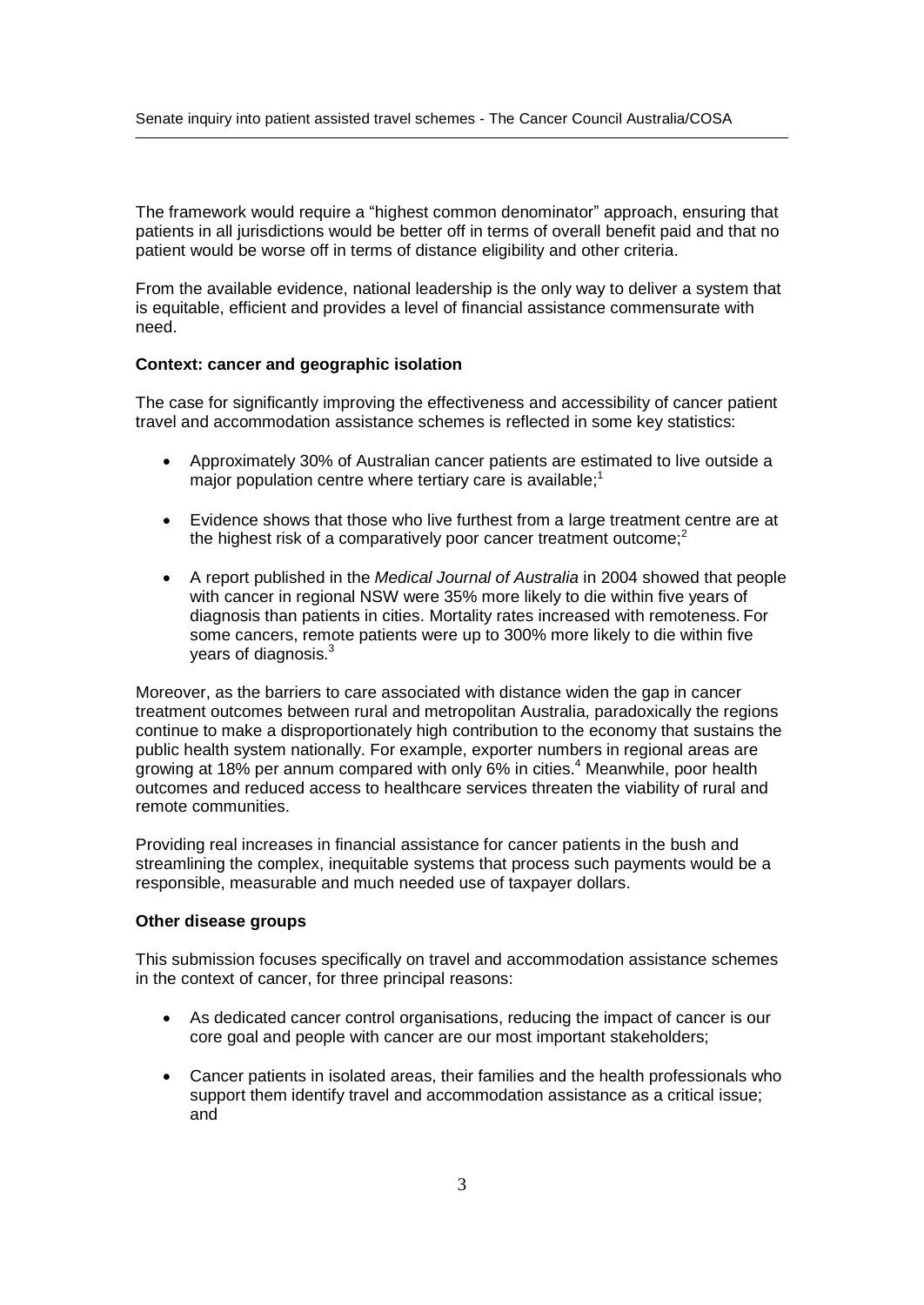Cancer is Australia's biggest disease burden<sup>5</sup> and is associated with high levels<br>——————————————————— of personal distress in patients and their families, as wellas loss of income, and is the most significant disease group in the context of the schemes in terms of prevalence, morbidity and mortality.

We would enthusiastically support the benefits of the schemes' expansion and streamlined administration as proposed in this submission being made available to people with a wide range of diseases, provided eligibility was based on relative need. Priority would need to be assigned to illnesses causing the greatest risk of death, morbidity and personal distress. On that basis, a cancer diagnosis (excluding non melanoma skin cancer) would automatically qualify a patient for eligibility. The option of building travel and accommodation assistance into the Medicare agreements would ensure that medical reasons are directly related to eligibility.

## **Summary**

All Australians should be entitled to minimum standards of healthcare support, regardless of the state/territory in which they reside. While there are multiple barriers to uniform administration across the breadth of Australia's complex, two-tier healthcare system, patient travel and accommodation assistance could be streamlined through a national framework, as this submission aims to demonstrate.

Government assistance should, where possible, be commensurate with the needs of its recipients. Cancer patients living in rural and remote areas are clearly in need of improved financial assistance, through a scheme that measurably reduces the distress of coping with a life-threatening illness.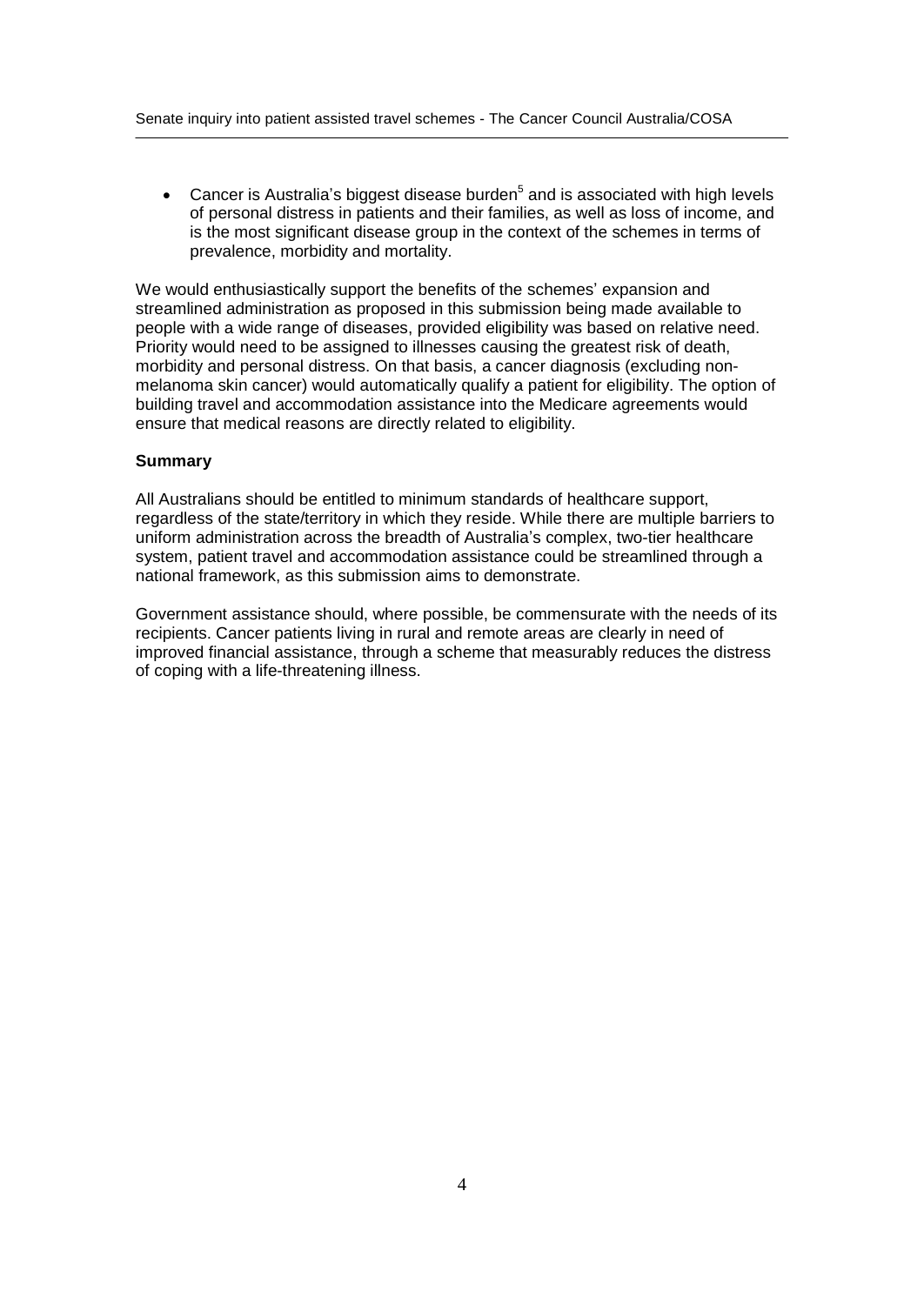# **Recommendations**

- Build cancer patient travel and accommodation assistance into a robust  $\bullet$ federal/state-territory funding framework. Options might include:
	- o An inter-jurisdictional funding pool, administered through Medicare (e.g. the Medicare Safety Net);
	- o A national funding agreement involving all jurisdictions and negotiated through the Australian Health Care Agreements; or
- o A national accreditation system developed under the auspices of the Australian Health Ministers<sup>í</sup> Conference. Australian Health Ministers' Advisory Committee and endorsed by the
- $\bullet$  Form a taskforce of cancer care professionals with experience in remote communities, care coordinators, consumers and federal/state program administrators to develop service standards and an administrative system;
- Extend eligibility for travel and accommodation assistance to include isolated • Extend eligibility for travel and accommodation assistance to patients' participation in authorised cancer clinical trials;
- Extend eligibility for patient escorts;
- Raise subsidies to rates comparable with Australian Taxation Office guidelines;
- Waive administration fees for patients residing in very remote or isolated communities, those on a low income or Health Care Card holders;
- Introduce a sliding scale for distance eligibility to ensure that patients living within current cut-off points but who still live significant distances from cancer treatment centres have access to some level of support;
- Explore options for subsiding assistance for people at high genetic risk of familial cancer to undergo surveillance; and
- Explore options for patients to be subsidised to attend a treatment centre on the  $\bullet$ basis of immediacy of treatment as well as proximity.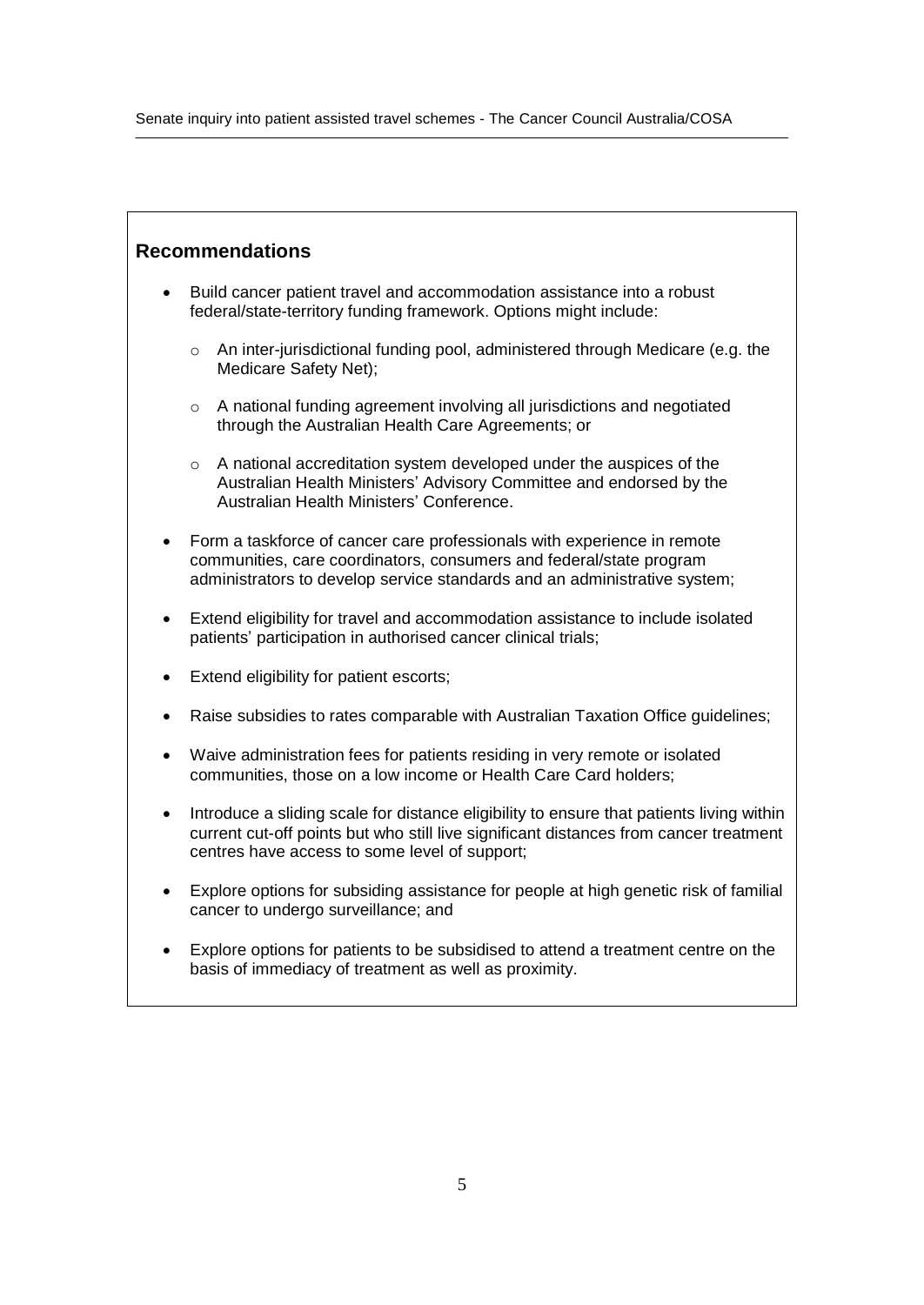# Addressing the terms of reference...

On 28 March 2007 the Senate agreed that the following matter be referred to the Community Affairs Committee for inquiry and report by 20 September 2007.

The operation and effectiveness of Patient Assisted Travel Schemes including:

a. the need for greater national consistency and uniformity of Patient Assisted Travel Schemes across jurisdictions, especially the procedures used to determine eligibility for travel schemes covering patients, their carers, escorts and families; the level and forms of assistance provided; and reciprocal arrangements for inter-state patients and their carers;

# **Procedures/eligibility**

### **Current position**

Government-funded travel and accommodation assistance for cancer patients living in isolated areas has been available in Australia since 1978. In 1987 the Commonwealth handed responsibility for patient travel and accommodation assistance to the states and territories.<sup>6</sup>

Since that time, assistance programs have become increasingly divergent between states and territories, in terms of eligibility criteria, subsidy rates and administrative procedures.

For example, the minimum distance a patient has to travel for treatment before being encourned.<br>For example, the minimum distance a patient has to travel for treatment before being<br>eligible for assistance varies markedly across states – 50km in Queensland; 75km in Tasmania; 100km in South Australia and Western Australia; 100km in NSW; and 200km<br>in the Northern Territory.<sup>7</sup> (Note that the starting point for eligibility in Queensland is the<br>nearest public hospital, not the patient's in the Northern Territory.<sup>7</sup> (Note that the starting point for eligibility in Queensland is the are significantly more disadvantaged than those in other jurisdictions.)

Subsidy rates for petrol and accommodation, as well as being well below the Australian Taxation Office benchmarks (see page 10), vary between jurisdictions. The maximum petrol allowance is 16c per kilometre in South Australia; the minimum is 10c per kilometre in Queensland. Most jurisdictions pay \$30 per night for accommodation, although eligibility and subsidy levels vary markedly on the basis of Healthcare Card holder status.<sup>8</sup>

Administrative processes for reimbursement also vary significantly between jurisdictions, in key areas including: subsidisation for petrol, other transport costs and accommodation costs (in addition to the inconsistencies in overall eligibility on the basis of distance between home and treatment centre); eligibility for subsiding an escort to accompany a patient in transit; and variations in assistance between Healthcare Card holders and non-Healthcare Card holders. Administrative irregularities are also evident within individual jurisdictions.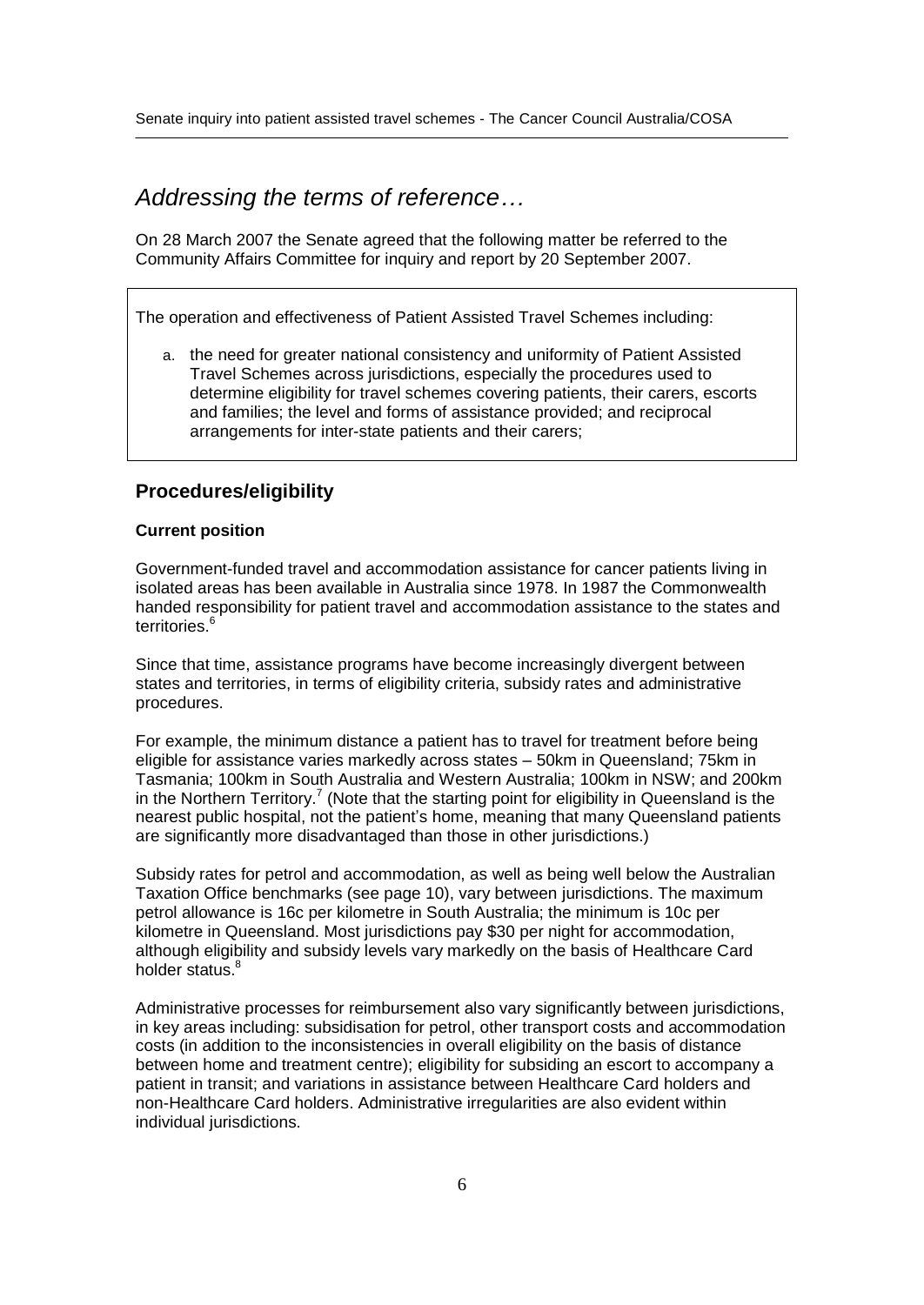For example, a 1999 study showed that up to nine different job titles were assigned to ا For example, a 1999 study showed that up to nine different job titles<br>administrators of one state's patient travel assistance scheme.<sup>9</sup> In a r administrators of one state's patient travel assistance scheme.<sup>9</sup> In a number of jurisdictions, reimbursement rates vary markedly depending on concession card holder Queensland the scheme is administered by the patientí<sup>s</sup> local hospital, with each status. Clerical arrangements also vary markedly across and within jurisdictions. In hospital interpreting the scheme differently. In South Australia, billing arrangements vary depending on the length of stay, with short-term patients reimbursed directly and longterm patients subsidised through a bulk-billing system that first bills the scheme.

No jurisdiction provides a subsidy for isolated patients to be involved in cancer clinical trials, despite clinical trials presenting significant benefits for participating patients.<sup>10</sup>

There is inconsistency in the level of assistance provided to escorts, with very limited subsidy paid across jurisdictions.

### **Impact**

In order to measure the impact on cancer patients of under-funded and inconsistently administered travel and accommodation assistance schemes, it is important to first consider the overall impact of a cancer diagnosis. There is ample evidence that in the majority of cases a cancer diagnosis causes significant physical and emotional distress (including distress for family members), loss of income and substantial out-of-pocket expenses.<sup>11</sup> A recent Access Economics study, commissioned by The Cancer Council NSW, showed the average cancer patient in NSW faces almost \$9000 in out-of-pocket expenses.<sup>12</sup>

There is also growing evidence showing that the personal costs of cancer are significantly higher for people who live beyond major urban centres. Travel and accommodation assistance schemes fall well short of addressing the stark inequities in treatment access and support across the metropolitan/rural divide.

An important result of cross-border inconsistencies in travel and accommodation scheme administration is that Australians diagnosed with cancer may be subject to an inherent disadvantage on the basis of not only their geographic isolation, but also the jurisdiction in which they reside.

There are also complications for patients who reside in regions where the nearest tertiary treatment centre is interstate. A recent example featured cancer patients from Broken Hill, whose nearest treatment centre was Adelaide, reporting that they received lower reimbursement than patients at the same centre who reside in South Australia. Numerous similar examples appear in the literature or are reported anecdotally.

The impact in terms of treatment outcomes is discussed in more detail under term of reference e). An informative example of the impact of distance on treatment outcomes is a report showing that some women in isolated areas with breast cancer choose mastectomy rather than lumpectomy with radiotherapy, when either option would be equally effective, because the radiotherapy involved travel and accommodation that may be too disruptive or unaffordable. In effect, these patients are declining breast conservation because of the difficulties of distance.<sup>13</sup>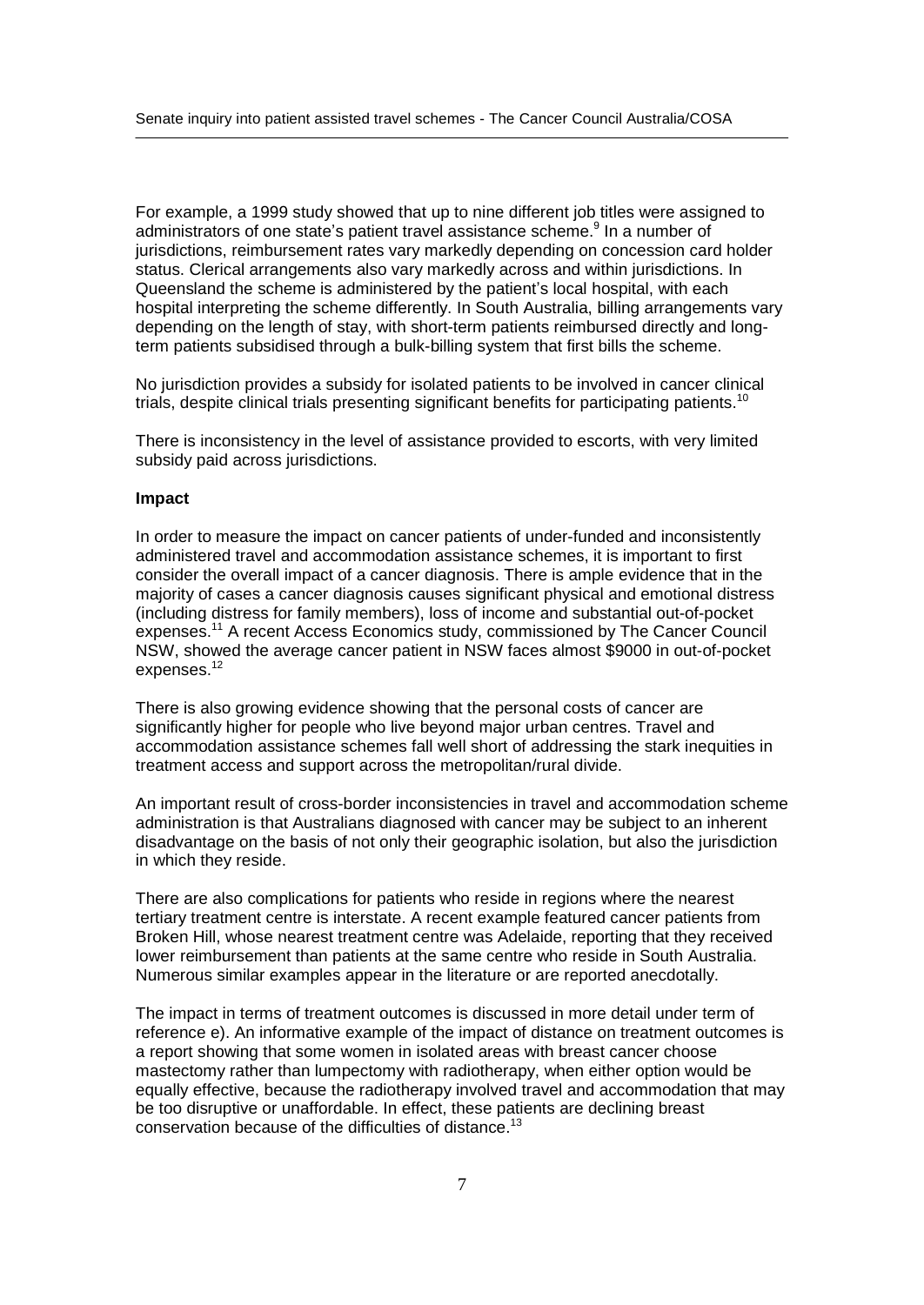### Clinical trials

Cancer clinical trials deliver a range of benefits to participating patients. For example, patients trialling successful new modalities are at the cutting edge of new treatment technology, while patients on a trials control arm also benefit from the rigorous standards<br>of care and monitoring applied in a trial. Patients also report a sense of heightened care<br>quality from their experience of a tria of care and monitoring applied in a trial. Patients also report a sense of heightened care

In the absence of any eligibility for travel and accommodation subsidy linked to cancer clinical trials, isolated patients can only become involved in such cutting-edge treatment programs if they are able to fund their own participation. This presents a clear disadvantage for isolated patients in terms of the potential for optimal treatment outcomes.

### **Escorts**

There is very limited assistance available for patient escorts, despite the important contribution escorts make in helping patients to manage stress and treatment side effects such as pain, nausea, vomiting and fatigue.

Escorts are particularly important for people of non-English speaking background and for Indigenous permany manders, comming and ranged.<br>Indigenous people, many of whom live in Australia's most remote locations and face<br>Indigenous people, many of whom live in Australia's most remote locations and face language barriers and complex cultural needs such as the presence of a traditional healer. Indigenous communities report that traditional healers provide an important cultural interface for Aboriginal patients from remote communities referred for treatment in larger centres, yet there is very little scope for healers to attend as escorts.

### Healthcare professionals

A number of studies have shown that the complexity of current patient travel and accommodation schemes is a significant problem even for dedicated staff directly responsible for their administration, with a survey in one jurisdiction reporting that up to 80% of staff experienced some degree of difficulty working through the procedures.<sup>14</sup>

More generally, clinical professionals report that the paperwork is complex and onerous, with social workers performing an unofficial clerical role to help reduce the bureaucratic burden.<sup>15</sup> A report published by COSA in 2006 and editorialised in the Medical Journal of Australia<sup>16</sup> surveyed healthcare professionals in all regional Australian hospitals that provide chemotherapy, with 65% of respondents reporting that travel and accommodation assistance schemes were a barrier to improving cancer care provision in isolated areas.

The widely reported impact of this complex administrative burden on professionals is ultimately felt more acutely by patients. Patients and social workers report a number of cases where bureaucratic delays, attributed to procedural inefficiencies, cause patients to wait for more than three months for reimbursement  $-$  at a time when they are already likely to be financially disadvantaged and distressed by their cancer experience.<sup>7</sup>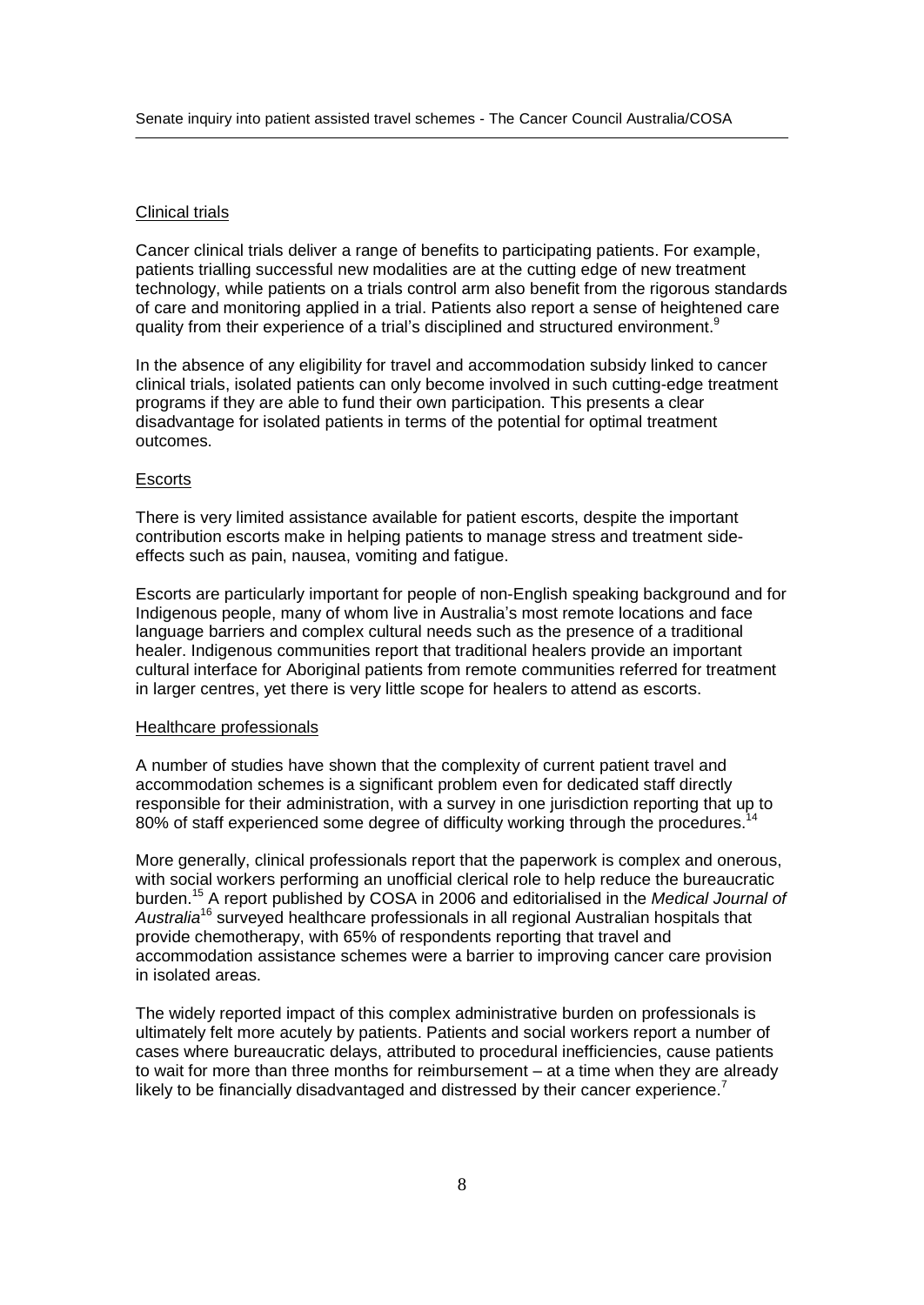### **Recommended solutions**

Evidence and expert opinion indicate that pivotal to improving patient travel and accommodation assistance is a national framework, negotiated and endorsed by the federal and state/territory governments, that includes minimum standards and a uniform, streamlined administrative system.

Established structures for inter-jurisdictional funding and administration are the Medicare Ministers<sup>í</sup> Conference. Agreements; the Australian Health Care Agreements; and the Australian Health

While it is a matter for government to determine which mechanism is most suitable, The Cancer Council Australia and the Clinical Oncological Society of Australia strongly contend that such a joint approach is the only way to make a measurable difference to the effectiveness of patient travel and accommodation assistance nationwide.

It would be essential that eligibility criteria be benchmarked to improve, rather than reduce, the level of parameters and that some flexibilities remained that than<br>It would be essential that eligibility criteria be benchmarked to improve, rather than<br>reduce, the level of assistance, and that some flexibili reduce, the level of assistance, and that some flexibilities remained. A "highest common denominator" model would need to apply to ensure that patients in all jurisdictions would be better off in terms of the overall amount of benefit paid, and that no patient was worse off in terms of distance eligibility.

The framework would need to achieve a significant increase in assistance, the establishment of national standards, and streamlined administrative processes in order to reduce the disadvantages faced by isolated cancer patients.

### **Summary recommendations:**

- Build cancer patient travel and accommodation assistance into a robust  $\bullet$ Federal/state-territory funding framework, such as the Medicare Agreements<br>(administered through the Safety Net); the Australian Health Care Agreements<br>or an accreditation system endorsed by the Australian Health Ministers federal/state-territory funding framework, such as the Medicare Agreements (administered through the Safety Net); the Australian Health Care Agreements; Conference;
- Form a taskforce of cancer care professionals with experience in remote communities, care coordinators, consumers and federal/state program administrators, to develop service standards and an administrative system;
- Extend eligibility for travel and accommodation assistance to include isolated ● Extend eligibility for travel and accommodation assistance to<br>patients' participation in authorised cancer clinical trials;
- Extend eligibility for escorts;
- Waive administration fees for patients residing in very remote or isolated communities, those on a low income or Health Care Card holders; and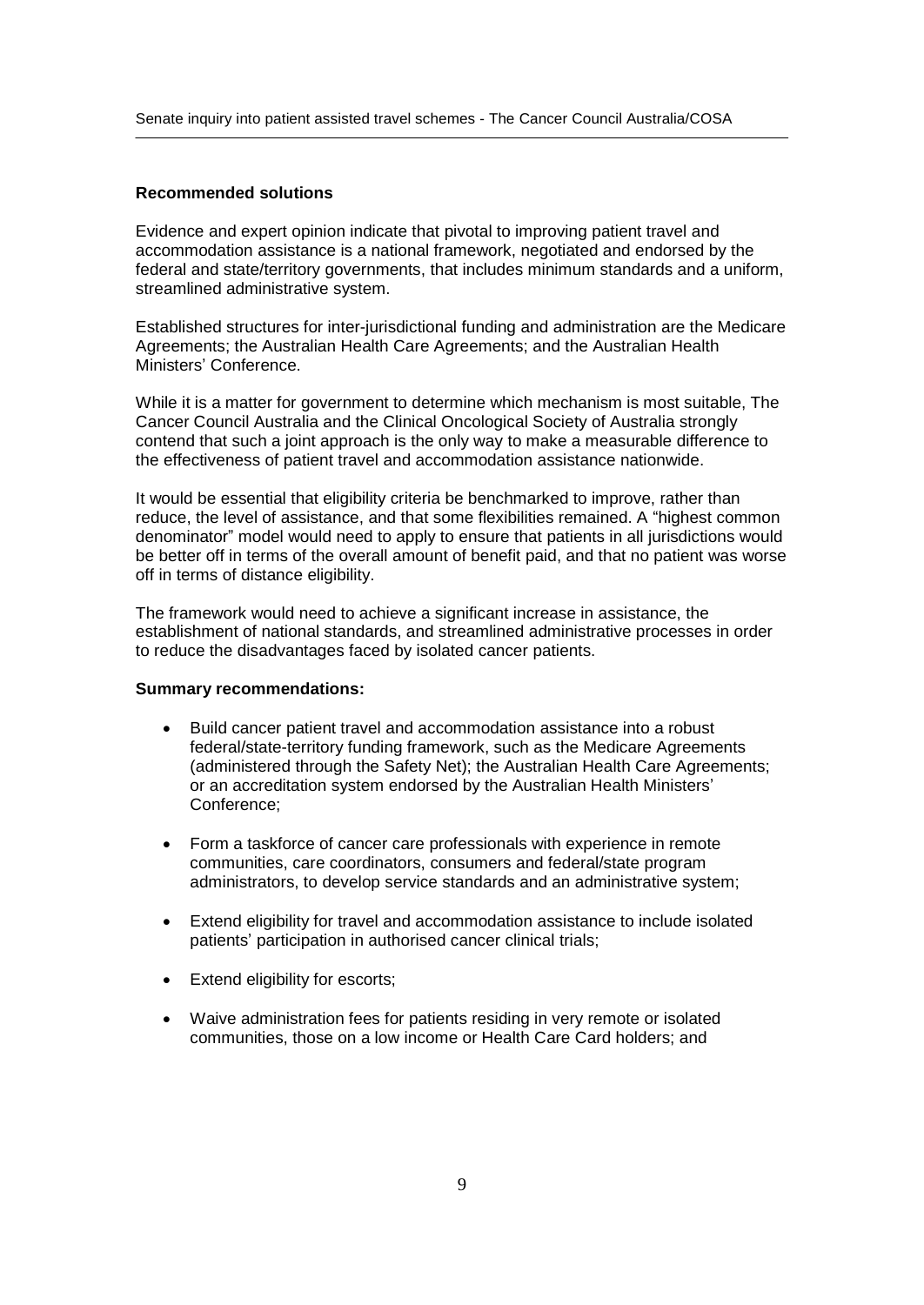# **Level/form of assistance**

### **Current position**

**Current position**<br>In 2006, cancer overtook cardiovascular disease as Australia's largest disease burden.<sup>5</sup> Cancer is diagnosed in between one in three and one in four Australians by the age of In 2006, cancer overtook cardiovascular disease as Australia's largest disease burden.<sup>5</sup><br>Cancer is diagnosed in between one in three and one in four Australians by the age of<br>75.<sup>17</sup> Around 30% of Australia's cancer patie major population centre. $1$  $75.<sup>17</sup>$  Around 30% of Australia's cancer patients are estimated to be living outside a major population centre.<sup>1</sup><br>Despite cancer's predominant impact, the disease accounts for only 5.8% of healthcare

expenditure in Australia (\$2.9 billion).<sup>18</sup> Of that amount, it is estimated that less than 2% is spent on patient travel and accommodation assistance. So, while governments clearly have a fiscal responsibility to minimise taxpayer burden, on a healthcare expenditure/overall disease burden ratio, cancer care remains significantly under-funded across jurisdictions in Australia. There is a major disconnect between the impact cancer has on our community and the amount of money we invest in reducing that impact.

The imbalance between overall cancer burden and public expenditure on cancer care is particularly acute in terms of the assistance provided to isolated patients, who have demonstrated support needs.<sup>5</sup> (Given the pervasive impact of cancer, it is the view of The Cancer Council Australia/COSA that the Australian community would welcome additional whole-of-government funding support to relieve the hardship faced by isolated cancer patients.)

Benchmarked against the subsidisation for travel and accommodation paid in the  $\alpha$  commercial and government sectors,<sup>19</sup> the amount of financial assistance is exceptionally low, as this accommodation comparison demonstrates:

| Place*    | ATO rate<br>\$ | <b>PATS</b> rate<br>\$ |  |
|-----------|----------------|------------------------|--|
| Adelaide  | 136            | 30                     |  |
| Brisbane  | 141            | 30                     |  |
| Canberra  | 114            | 30                     |  |
| Darwin    | 128            | 30                     |  |
| Hobart    | 104            | 30                     |  |
| Melbourne | 150            | 30                     |  |
| Perth     | 126            | 35                     |  |
| Sydney    | 158            | 33                     |  |

\*Note that a subsidy paid in one state/territory may be for accommodation in another jurisdictions, so direct comparison on the basis of place alone is not always applicable. On average a cancer patient in Australia staying in any city is receiving accommodation assistance that is less than a quarter of that in the Australian Taxation Office guidelines for employee reimbursement.

#### Petrol subsidy

Petrol allowance subsidy rates are well below Australian Taxation Office recommended rates for employee reimbursement. In some cases rates not been increased since the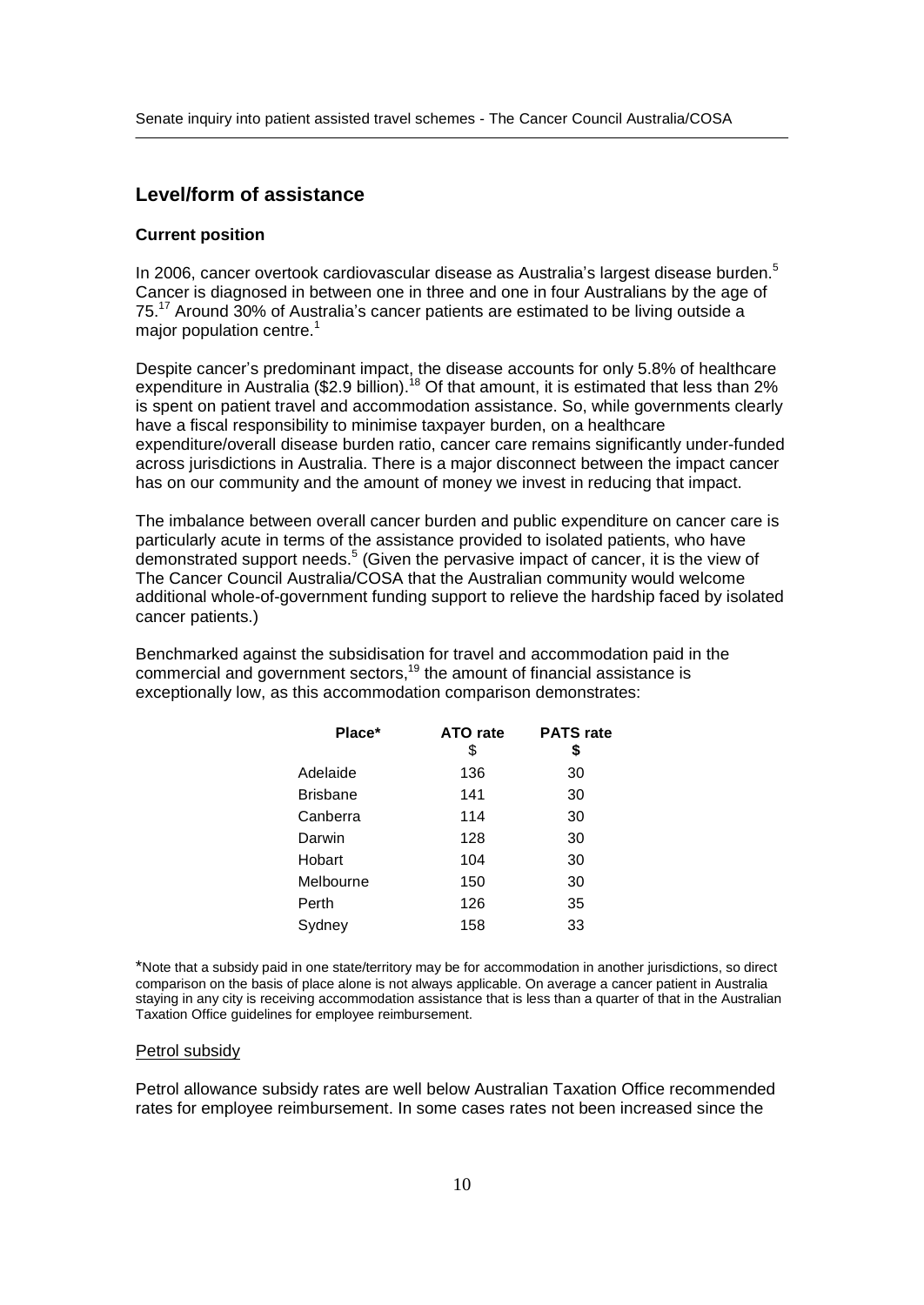schemes were devolved to the states and territories in 1987. Real petrol prices in Australia have increased markedly in that time.

The maximum fuel subsidy is 16c per km in South Australia; the minimum is 10c per km in Queensland. By contrast, Australian Taxation Office rates vary from a maximum of 70c per km to a minimum of 58c per km, depending on vehicle engine size.

# **Impact**

The literature on the cancer journey for people in rural and remote communities is infused with stories of extraordinary personal hardship, exacerbated by loss of income, the distress of relocation for treatment and the insufficiency of, and problematic access to, government support.

There is compelling anecdotal evidence and a growing body of research<sup>\*</sup> showing that is, getemment supper...<br>There is compelling anecdotal evidence and a growing body of research໋ showing that<br>insufficient subsidisation for isolated patients' travel and accommodation is a major cause of distress.

Literature showing the insufficiency, inefficiency and under-utilisation of patient travel schemes<sup>í</sup> performance and disparities in cancer treatment outcomes across the and accommodation assistance is increasingly suggestive of a link between the metropolitan/rural divide.

#### Epidemiology

There is growing epidemiological evidence that cancer mortality rates increase significantly in step with geographic isolation.<sup>20</sup> A study published in the Medical Journal of Australia in 2004 showed that people with cancer in regional NSW were 35% more likely to die within five years of diagnosis than patients in cities. Mortality rates increased with remoteness. For some cancers, remote patients were up to 300% more likely to die within five years of diagnosis.<sup>21</sup>

A study published by COSA in 2006 and editorialised in the Medical Journal of Australia mapped the provision of rural/remote oncology services across Australia.<sup>22</sup> The study was the first national analysis to statistically demonstrate what has long been assumed: that access to essential cancer care in all disciplines decreases nationwide as communities became more isolated.

On the basis that increased cancer mortality in rural/remote populations is linked to service inaccessibility (as well as other factors, such as comparatively late-stage diagnosis), it is reasonable to infer that the under-utilisation of travel and assistance schemes may have some relationship to the poor treatment outcomes experienced by isolated patients.

Or, to put the equation in a positive context, it is reasonable to infer that significant improvements in the funding and administration of the schemes aimed at increasing access and usage rates have the potential to reduce the disparities in cancer treatment outcomes across the rural/metropolitan communities.

See Appendix 2 - Research by Dr Pam McGrath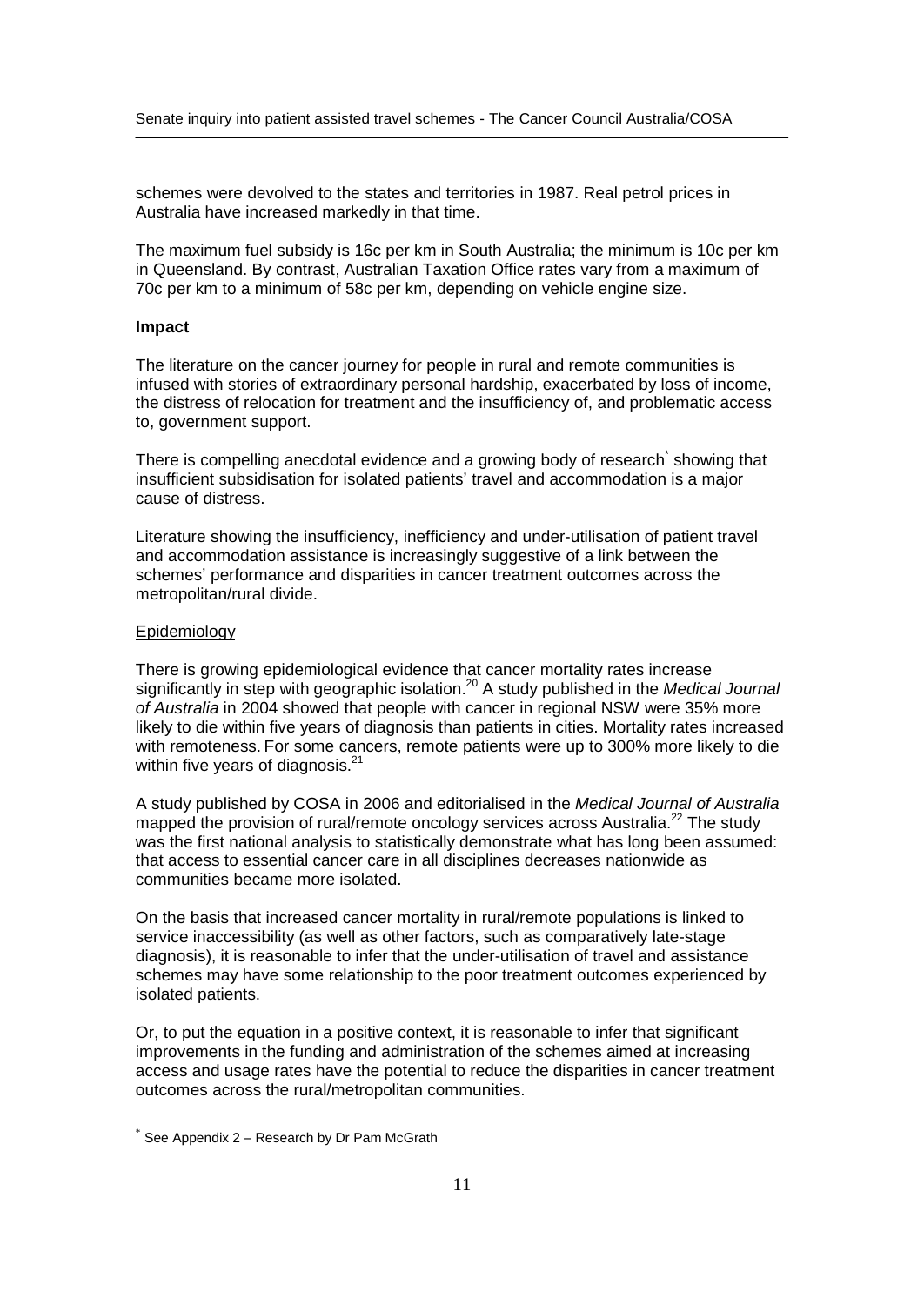# Psychosocial impact

There is a growing evidence base showing that sub-optimal psychosocial care can contribute significantly to poorer overall cancer treatment outcomes.

For isolated patients, the distress of a cancer diagnosis is compounded by relocation, separation from family, and additional loss of income and out-of-pocket expenses. A number of studies<sup>\*</sup> indicate that current travel and accommodation schemes fall well short of recognising the psychosocial impact of a cancer diagnosis on a rural/remote patient.

Moreover, distress and relatively poorer access to psychosocial support are likely to compound the effect of other well-documented factors linked to overall reduced cancer survival in rural/remote communities, such as later-stage diagnosis and incompletion of treatment programs.

# **Recommended solutions**

In order to measurably improve the effectiveness of patient travel and accommodation assistance schemes, there is a demonstrable need to significantly increase the current level of government subsidy.

Funding commensurate with the magnitude of the problem is fundamental to ensuring that the schemes can deliver a meaningful reduction in the well-documented inequities between rural/regional and metropolitan cancer care outcomes in Australia. The extent of personal hardship reported by cancer patients in rural/remote communities, $^{23}$  and the increasingly suggestive evidence base linking geographic inaccessibility of treatment and care to cancer mortality, can only be effectively addressed through patient travel and accommodation assistance if the schemes receive a significant funding increase nationwide.

# **Reciprocal arrangements between jurisdictions**

There are no formalised, reciprocal arrangements consistent across jurisdictions. Some informal arrangements are in place where cross-border patient travel may occur frequently. For example, The Cancer Council Australia South Australia, whose jurisdiction has multiple state borders, has informal arrangements with NSW, Victoria and the Northern Territory for billing patients' use of Cancer Council accommodation. The billing arrangements vary widely according to the travel and accommodation scheme procedures in each client jurisdiction, again reflecting the scope for inequity and inconsistency prevalent in other components of the schemes.

A system administered locally by jurisdictions according to national minimum standards set and co-funded by the Australian Government would facilitate more efficient cross border billing arrangements.

See Appendix 2 - Research by Dr Pam McGrath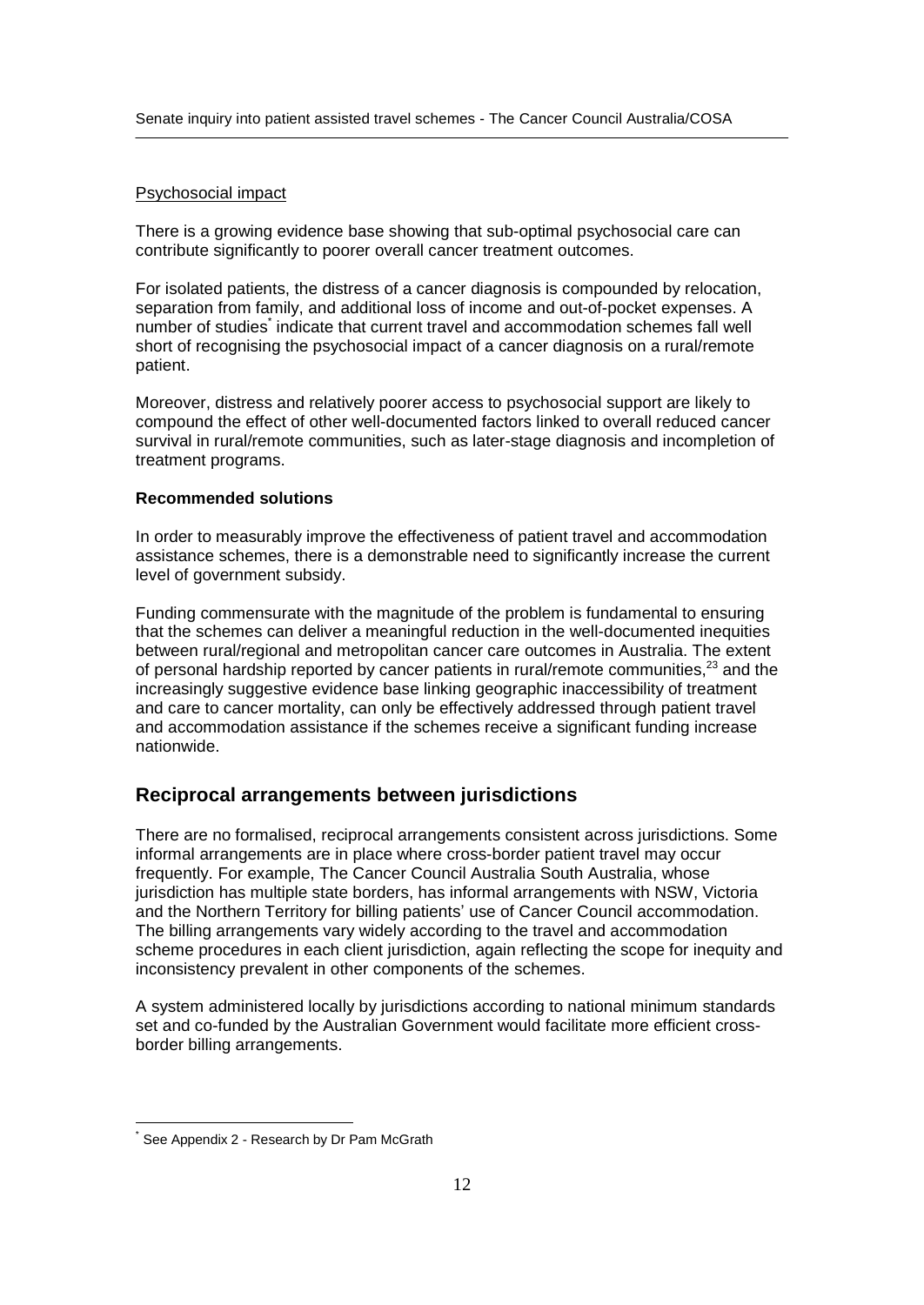Senate inquiry into patient assisted travel schemes - The Cancer Council Australia/COSA

b. the need for national minimum standards to improve flexibility for rural patient access to specialist health services throughout Australia;

### **Current position**

Currently, there are no minimum standards for patient travel and accommodation assistance, either nationally or within jurisdictions. There are established reimbursement rates and fixed eligibility criteria, but, as outlined against term of reference (a), these are funded well below demonstrated need and subject to complex administrative procedures.

The most significant problem in terms of system inflexibility is the fixed cut-off point for distance eligibility in all jurisdictions, which, in some cases, can mean that a patient living 95km from essential care may be ineligible for assistance, yet a neighbour (5km is a short distance in rural Australia) meets the 100km criteria and is therefore eligible for support.

Inflexibilities also mean patients are funded to attend the nearest treatment centre only, irrespective of the length of waiting lists.

### **Impact**

The literature features a considerable number of testimonials from patients whose distressing cancer experience and loss of income were significantly exacerbated by the knowledge that a few kilometres prevented them from accessing much needed travel and accommodation assistance.

In addition, patients who are subsidised only to visita centre with long waiting lists may make suboptimal treatment decisions, which they would not have to face if they were given support to attend an alternative centre where appropriate treatment was more readily available.

Moreover, the absence of national minimum standards means inequity in cancer treatment access is instituted, which is unacceptable in a nation where cancer is identified as a national disease priority and is subject to a quality, multi-jurisdictional national service improve framework.

### **Recommended solution**

The simplest way to remove the inherent unfairness of a fixed distance eligibility cut-off is to introduce a sliding scale. If a patient lives within the agreed cut-off zone for full assistance, a reduction in the full fee, based incrementally on the patient's proximity to a recommended treatment centre, could apply. The sliding scale could cease to apply once a patient was located within the borders of a greater metropolitan area. Increases in overall subsidy rates would be integral to ensuring the sliding provides meaningful assistance to patients at the nearer end of the scale.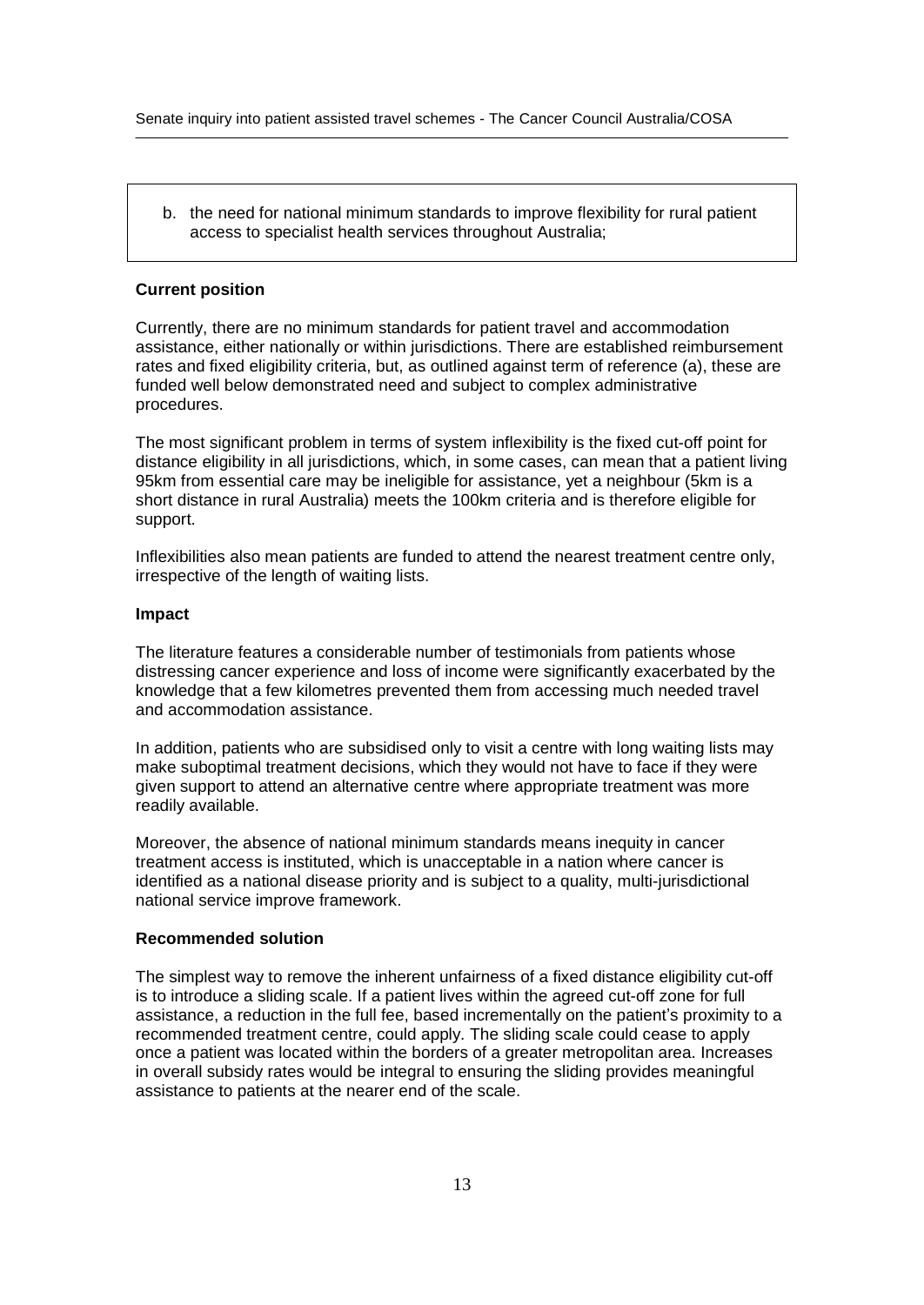It is recommended that a nationally agreed and administered scheme could provide a mechanism for meeting minimum standards and the rigour and efficiency to ensure flexibilities could be introduced without a significant administrative burden.

### **Summary recommendations:**

- Raise subsidies to rates comparable with Australian Taxation Office guidelines;
- Introduce a sliding scale for distance eligibility;
- Explore options for patients to be subsidised to attend a treatment centre on the basis of immediacy of treatment as well as proximity; and
- Build a minimum standards/highest common denominator framework into a robust national funding framework.
- c. the extent to which local and cross-border issues are compromising the effectiveness of existing Patient Assisted Travel Schemes in Australia, in terms of patient and health system outcomes;

### **Current position and impact**

#### Local issues

Administration procedures of patient travel and accommodation assistance schemes varies significantly within local areas. The schemes are generally decentralised and subject to a wide range of processes, variously involving travel clerks, specialists, medical superintendents etc. at referring regional hospitals, and some corresponding professionals at metropolitan treating hospitals.

Evidence indicates that clerks in some jurisdictions use a variety of interpretations of criteria in the guidelines in their decision-making for approval for both patients and their escorts to receive assistance. Priority is given to purely physical or medical, criteria criteria in the guidelines in their decision-making for approval for both patients and their<br>escorts to receive assistance. Priority is given to purely physical or medical, criteria<br>rather than psychosocial considerations situation and need for support.<sup>13</sup>

The literature on cancer treatment issues for isolated patients indicates that the lack of consistency within locations adds to the schemes' bureaucratic burden and the potential for confusion experienced by patients. Moreover, this lack of centralisation limits the efficiency of data collection and therefore prevents policy makers from undertaking adequate research on how to improve the schemes locally.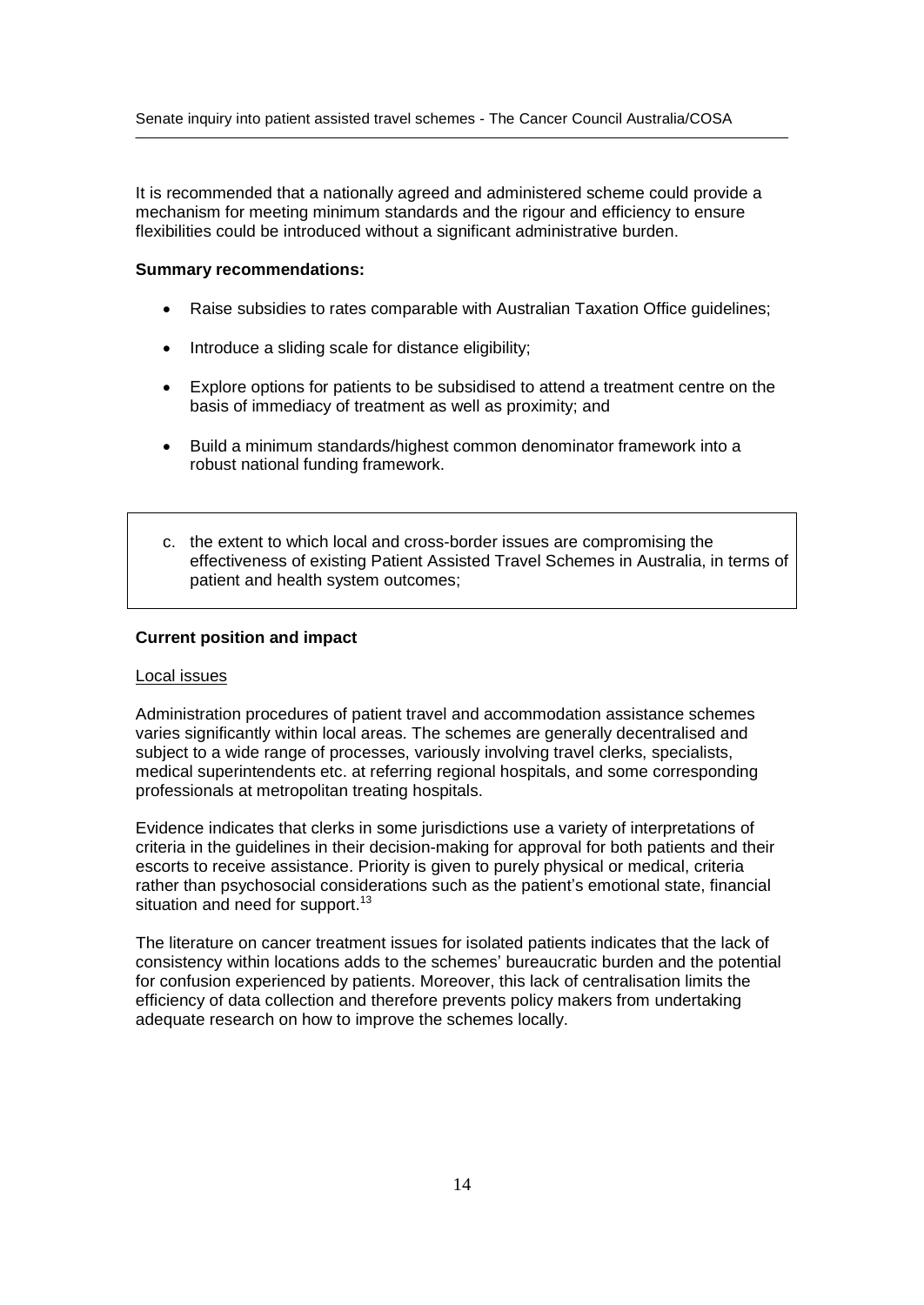## Cross-border issues

There are multiple examples of cross-border issues compromising the effectiveness of existing patient travel and accommodation schemes throughout Australia, including:

- Patients travelling interstate to access facilities closer to home (e.g. residents of  $\bullet$ Far Western NSW being treated in Adelaide) receiving a lower subsidy than other isolated patients in the same facility;
- Administrative complications between refereeing hospitals in one jurisdiction and treatment hospitals in another jurisdiction;
- An additional administrative fee for processing interstate applications charged in some jurisdictions.

Evidence shows that cross-border complications and inconsistencies are contributing to poor usage of the schemes and to patients making decisions about their treatment that lead to inferior outcomes.<sup>12</sup>

The absence of reciprocal arrangements between jurisdictions, as summarised against term of reference a), further reflects the inefficiencies of a fragmented, decentralised system.

### **Solution**

A robust national framework, built around highest common denominator minimum standards and agreed to by all jurisdictions, would significantly reduce the disparities between and within jurisdictions and associated administrative inefficiencies.

d. the current level of utilisation of schemes and identification of mechanisms to ensure that schemes are effectively marketed to all eligible patients and monitored to inform continuous improvement;

### **Current position and impact**

There is significant evidence showing that established travel and accommodation assistance is under-utilised because eligible patients are not sufficiently aware of the schemes' existence and how to access support.

A study of 80 rural women travelling to the city for breast cancer treatment found that only 39% of them received financial assistance and 19% of these had trouble claiming money for which they were eligible.<sup>24</sup> The National Service Improvement Framework for Cancer<sup>1</sup> refers to a study of 192 people with haematological malignancies who travelled for treatment, with one quarter of those surveyed identifying that they had never heard of the local assistance scheme. Scheme awareness was also identified as a major impediment to access in the Radiation Oncology Jurisdictional Implementation Group Final Report.<sup>25</sup>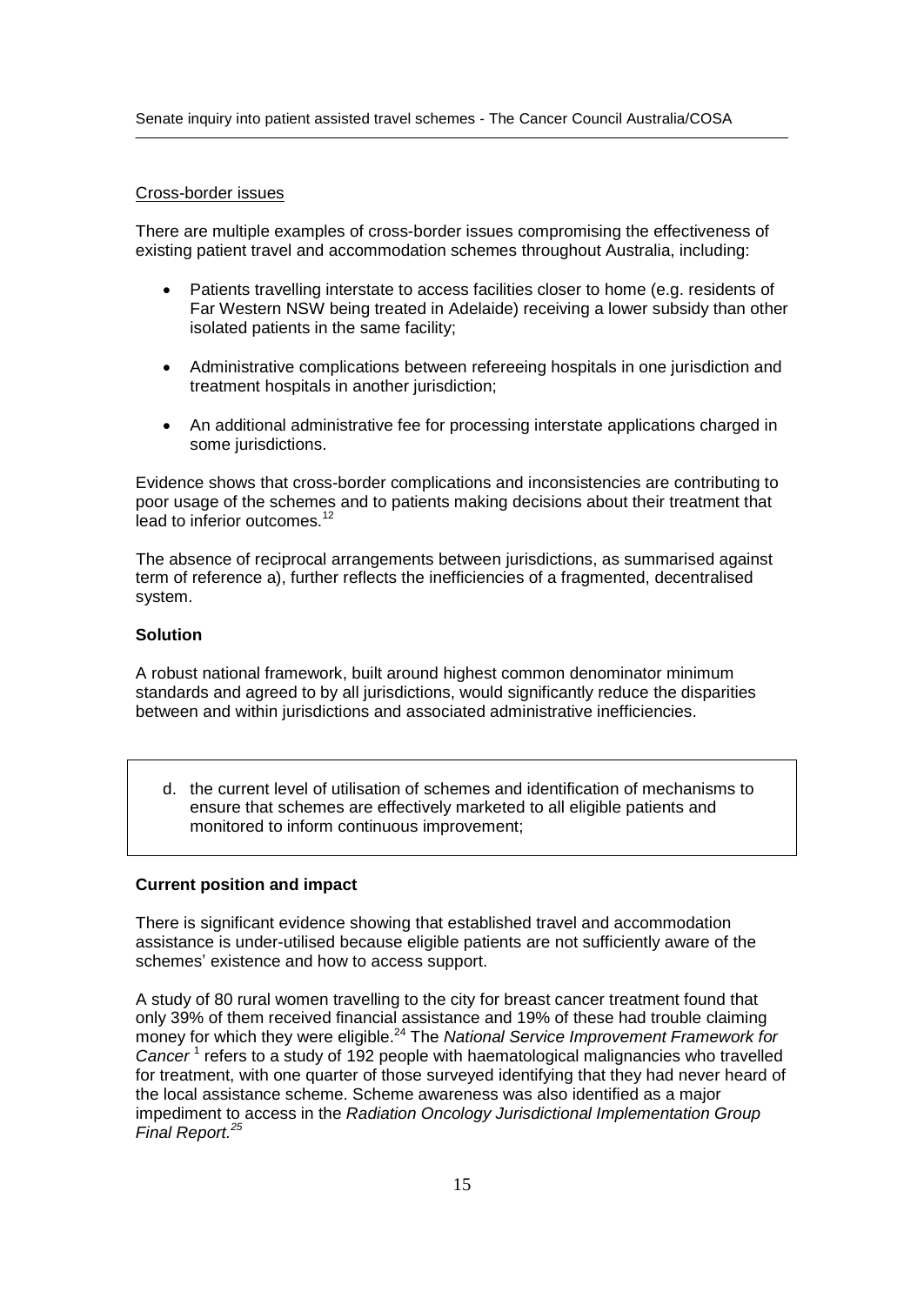# **Solution**

As wellas facilitating increased funding and efficiency, a national framework would enable improved promotion of travel and accommodation schemes to eligible patients.

Accreditation or other quality assurance mechanisms could include measures to better promote the schemes, such as building standardised information about the schemes into treatment protocols for eligible patients. (As setout in Attachment 1, a national quality assurance framework is required for all components of cancer treatment and care services in rural/remote areas. Promoting travel and accommodation assistance would be part of such an approach.)

e. variations in patient outcomes between metropolitan and rural, regional and remote patients and the extent to which improved travel and accommodation support would reduce these inequalities;

### **Current position**

There is a growing evidence base showing that the 670,000+ Australians who live outside state capital cities<sup>26</sup> are at risk of significantly poorer survival rates following a cancer diagnosis than people with similar diagnoses in the major metropolitan centres.<sup>27</sup>

For example, a report published in the Medical Journal of Australia in 2004 showed that people with cancer in regional NSW were 35% more likely to die within five years of diagnosis than patients in cities. Mortality rates increased with remoteness. For some cancers, remote patients were up to 300% more likely to die within five years of diagnosis.<sup>28</sup> The limited evidence on cancer in indigenous people in non-metropolitan areas also indicates significantly poorer treatment outcomes than those in the mainstream.<sup>29</sup>

The COSA mapping report of 2006<sup>30</sup> provided statistical analyses of the provision of cancer care services by remoteness, with evidence that access to services across all disciplines reduced markedly as isolation increased.

The evidence and views expressed against term of reference (a) further outline the inherent cross-border and local inefficiencies in the schemes, and how they may relate to measurable inequities in treatment outcomes.

### **Impact**

Inequities in cancer treatment outcomes across the metropolitan/rural divide have, until recently, been severely under-researched. The evidence base that has accumulated to date shows:

 a clear association between geographic isolation and poorer cancer treatment  $\bullet$ outcomes in terms of survival and mortality;<sup>17,18</sup>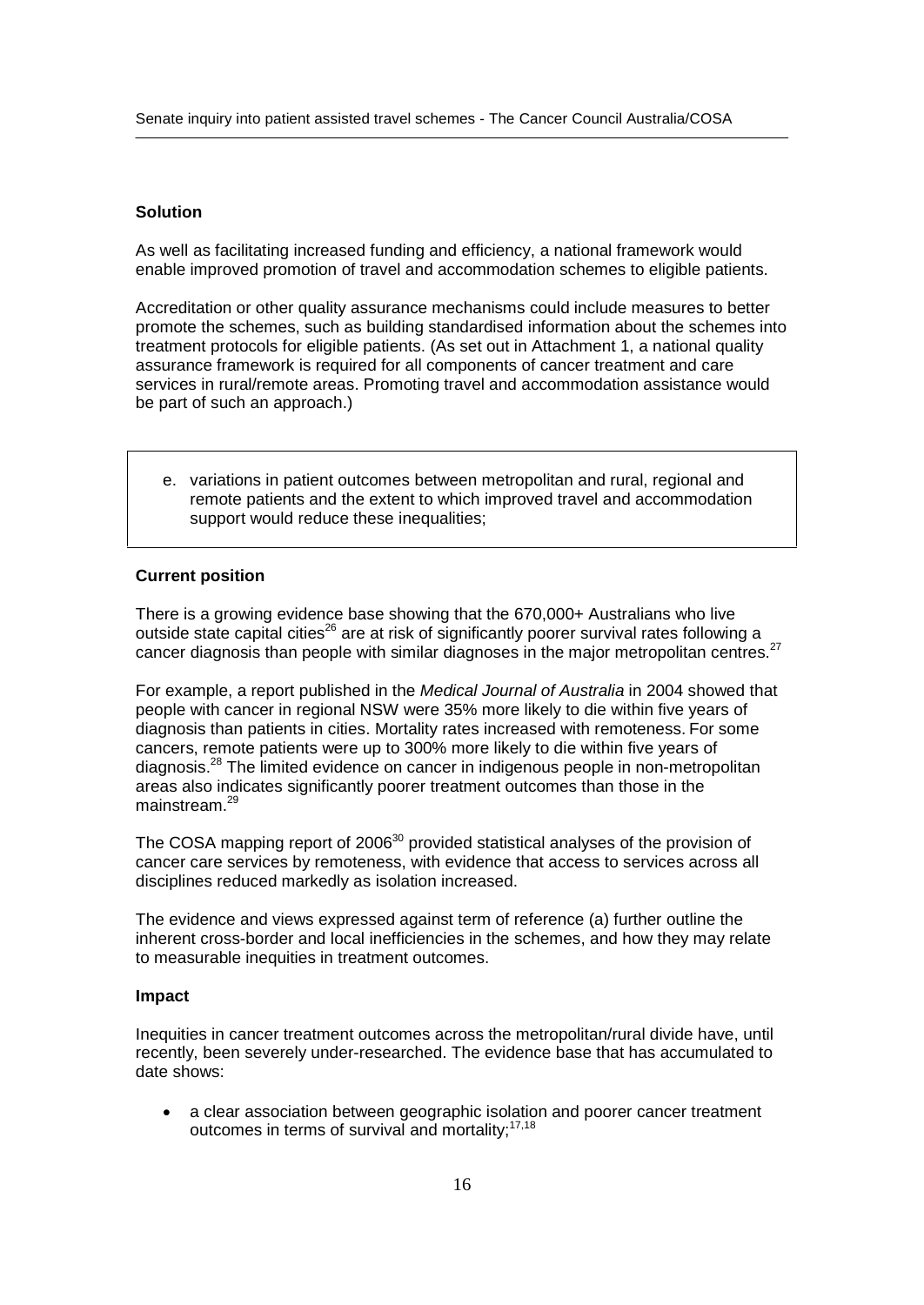- a clear association between geographic isolation and the reduced availability of cancer treatment services:<sup>15,30</sup>
- increasing indications that psychosocial wellbeing can have an impact on overall cancer treatment outcomes:<sup>26</sup>
- a clear association between geographic isolation and reduced participation in cancer clinical trials.<sup>9</sup>

### **Solution**

More research into the specific causes of the significant disparities in cancer survival and mortality between metropolitan and non-metropolitan people is urgently required. From what is understood, access to appropriate treatment and care is the key to the inequity. On this basis, measures to improve the accessibility, effectiveness and efficiency of travel and accommodation schemes would have a measurable impact on reducing geographical disparity.

f. the benefit to patients in having access to a specialist who has the support of a multidisciplinary team and the option to seek a second opinion;

### **Current position and impact**

There is a growing evidence base showing the benefits to cancer patients of a multidisciplinary approach to care, built on patient-centred, coordinated treatment and support plans utilising a range of clinical and allied health professionals.

Evidence shows that the further from a major centre a patient lives, the poorer their access to multidisciplinary care.

## **Solution**

As outlined in Attachment 3, a long-term reform plan centred on regional cancer centres of excellence, with capacity to provide multidisciplinary care, would substantially reduce the distance travelled by cancer patients in isolated areas. For example, developing capacity in larger regional centres, such as Albury-Wodonga or Wagga Wagga, would effectively halve the distance patients might otherwise have to travel from remote NSW or Victoria to Sydney or Melbourne respectively.

While these trips would still require assistance, the burden on patients, and on the schemes, would be significantly reduced. Therefore, better access to multidisciplinary care could clearly be facilitated through improvements to travel and accommodation assistance schemes.

In the shorter term, with multidisciplinary care generally far more accessible in capital cities and the largest regional centres (e.g. Newcastle in NSW), improvements to travel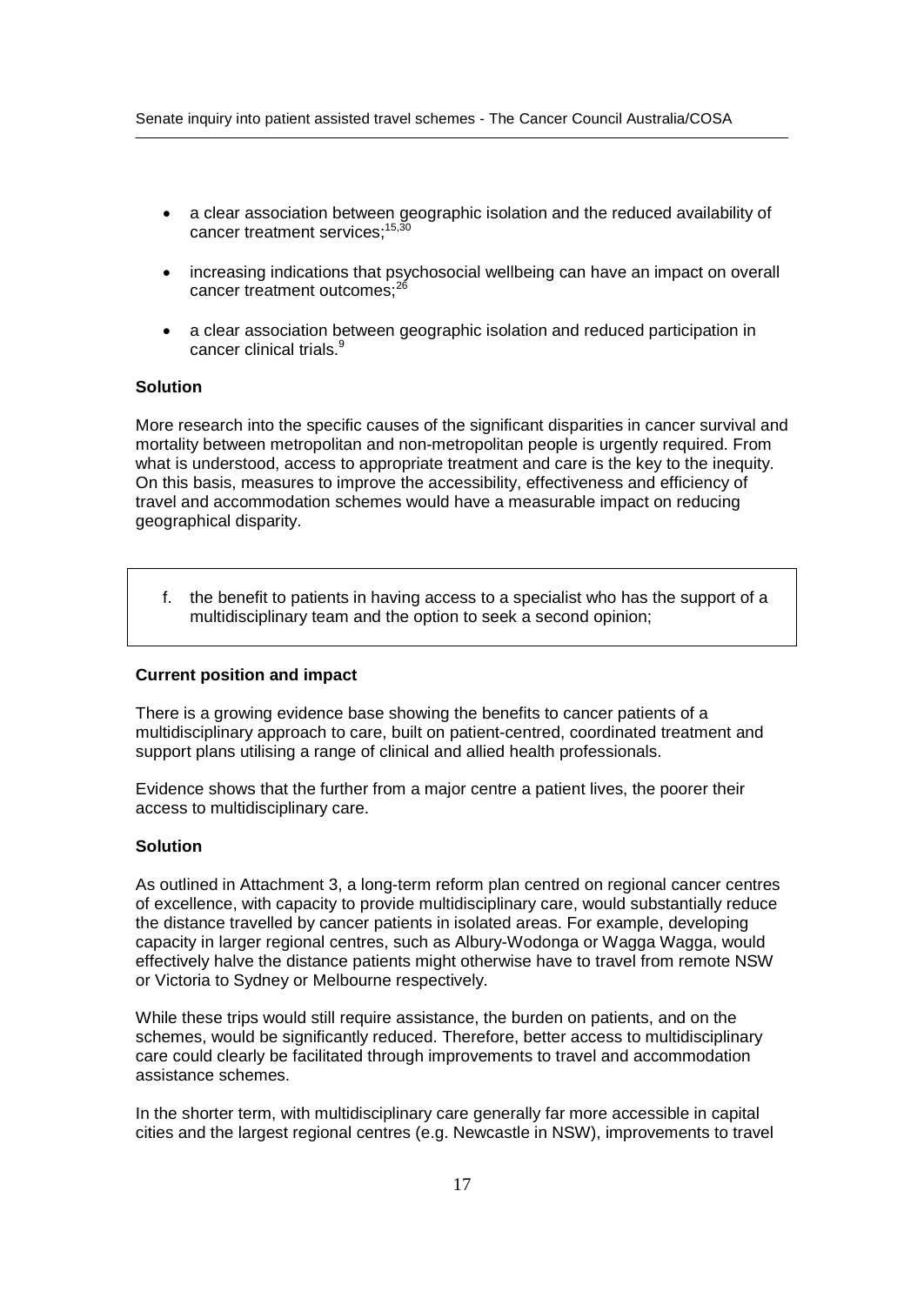and assistance is pivotal to helping isolated patients gain access to coordinated treatment and support.

g. the relationship between initiatives in e Health and Patient Assisted Travel Schemes;

e Health initiatives may have some potential to improve access to cancer care services for people in rural and remote locations, particularly in the context of multidisciplinary care. However, substantial infrastructure reform would be required before any tangible benefits would be available, particularly for people in the most isolated areas.

The Cancer Council Australia and the Clinical Oncological Society of Australia would support investigation of options that could utilise e Health to reduce the consumer and system imposts derived from patient travel and accommodation assistance schemes.<br>However, it is important to note that for many of the system imposts derived from patient travel and accommodation assistance schemes. However, it is important to note that for many of the services required to treat cancer  $-$  such as radiation oncology  $-$  patient transportation to an appropriately equipped treatment centre is essential.

h. the feasibility and desirability of extending patient assisted travel schemes to all treatments listed on the Medicare Benefits Schedule - Enhanced Primary Care items such as allied health and dental treatment and fitting of artificial limbs; and

As evidence-based cancer control organisations, The Cancer Council Australia and the Clinical Oncological Society of Australiaí<sup>s</sup> remit is generally to comment on cancerrelated issues.

Cancer is the leading cause of death in Australia and the largest overall disease burden.<sup>16</sup> And, as summarised throughout this submission, cancer has been shown to cause significantly higher relative mortality rates in more remote areas and generally requires ongoing treatment over extended periods. Our organisations therefore strongly contend that cancer should be a priority illness for any proposed improvements in travel and accommodation assistance.

We would, however, enthusiastically support any reforms that would help to reduce the burden of other illnesses, particularly those that are life-threatening or seriously debilitating, on isolated patients.

There are also significant numbers of patients who develop an additional illness because of their cancer treatment and who should be eligible for assistance. A good example is lymphatic drainage massage for cancer patients who have developed lymphoedema. Several reviews have concluded that treatments administered by trained health professionals, such as complex decongestive therapy, manual lymphatic drainage, laser therapy and pneumatic pump therapy, generally result in significant improvements in limb volume.<sup>31,32</sup> Physiotherapists need to be adequately trained to perform lymphatic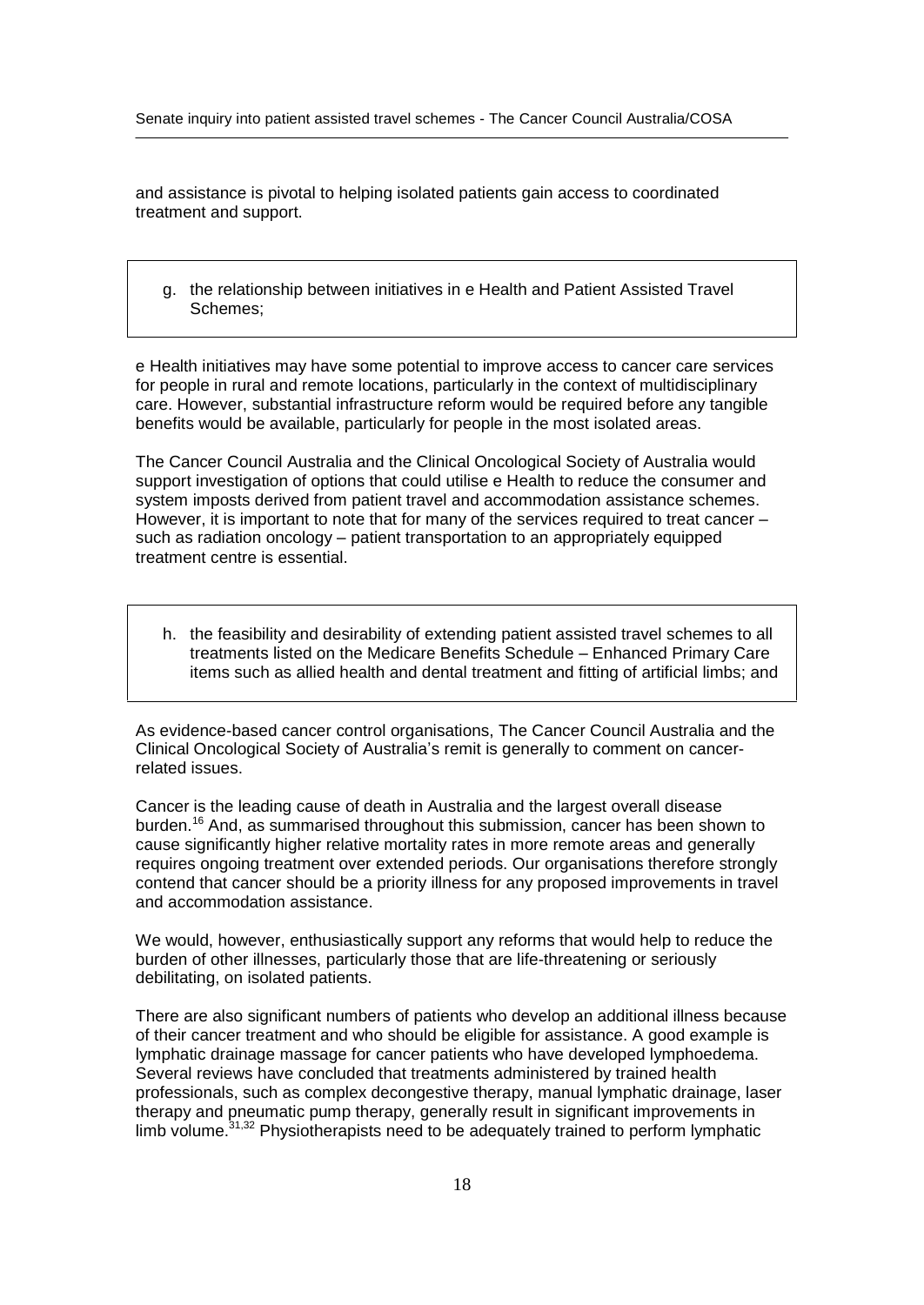drainage massage, therefore a patient may have to travel to seek an appropriately trained therapist rather than the nearest general physiotherapist.

In general terms, adoption of our longer-term proposal to introduce cancer centres of excellence in larger regional centres would be likely to attract a wider range of skilled healthcare professionals skilled in treating other disease groups to those areas. This would lead to overall improvements in health services at strategic sites that would significantly reduce the distance patients would otherwise need to travel to capital cities.

i. the role of charity and non-profit organisations in the provision of travel and accommodation assistance to patients.

State and territory Cancer Councils throughout Australia provide a range of support services to facilitate isolated patient travel and accommodation. These include accommodation services; subsidised meals; one-off financial assistance packages; referral and advice; and advocacy support. In NSW, The Cancer Council is developing partnerships with transport providers to increase their capacity in high-need areas.

As organisations dedicated to reducing the impact of cancer, the Cancer Councils do what they can within their limited means to provide this important contribution towards what is essentially a government program. Our members provide a wide range of other support services to people living with cancer, ideally positioning us to participate in a national review of the schemes.

The Cancer Council strongly believes that it is the responsibility of government in this prosperous nation to ensure that patient travel and accommodation schemes are adequately funded and efficiently managed to better reduce the stark inequities in cancer treatment outcomes across Australiaí<sup>s</sup> metropolitan/non-metropolitan divide.

See Attachment 1 – Recommendations for rural/regional cancer services reform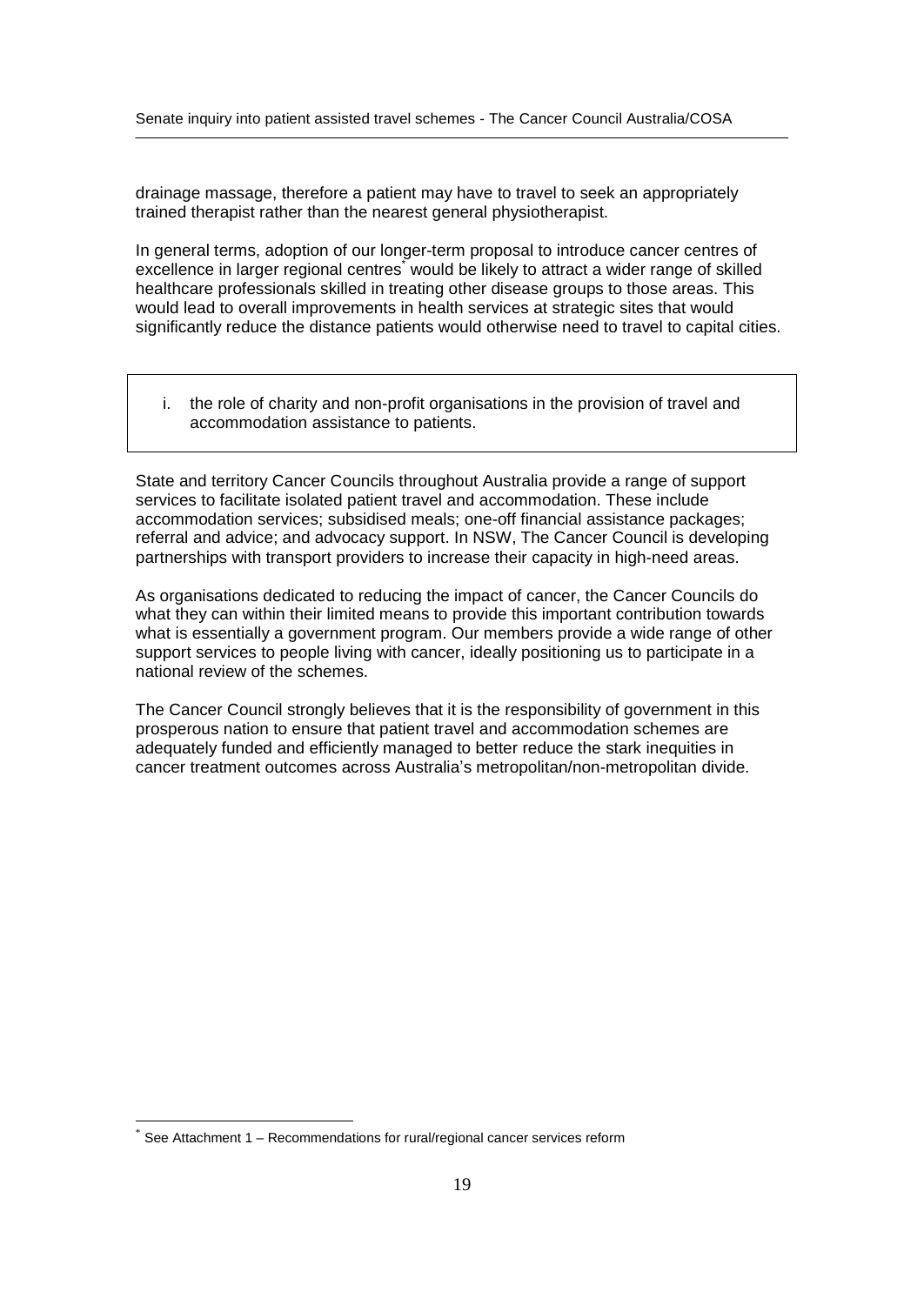# **Appendix <sup>1</sup> <sup>ñ</sup> Recommendations for rural/regional cancer services reform**

The existence of some regional cancer-care capacity and a range of guidelines, studies and recommendations, provide a strong foundation on which to expand rural/regional cancer services in Australia in a cost-effective, strategic way. The immediate challenge for governments – both national and state – is to pull these<br>The immediate challenge for governments – both national and state – is to pull these

many strands together and invest in improved coordination and an expansion of existing The immediate challenge for governments – both national and state – is to pull these<br>many strands together and invest in improved coordination and an expansion of existing<br>resources to deliver much needed improvements in c substantial rural and remote population.

The first ever mapping report of regional oncology services, $30$  commissioned and published in 2006 by the Clinical Oncological Society of Australia, indicate that the next steps towards equity should be:

- Formal recognition of the problem and <sup>a</sup> collaborative government response; • Formal recognition of the problem and a collaborative<br>• Building regional oncology centres of excellence;
- Building regional oncology centres of excellence;
- Establishing a national quality assurance framework; and
- Short-term capacity-building measures while systemic reform is phased in.

### **Formal recognition, collaborative response**

There are encouraging signs that governments are becoming increasingly focused on the problems of cancer care in regional Australia and are working more strategically to improve outcomes.

Initiatives such as the Australian Government's rural mentoring program, commitments in state government cancer plans and the emergence at both federal and state level of dedicated cancer control agencies present opportunities to begin building now to reduce the imbalance between rural/remote and city patients over the longer term.

The Council of Australian Governments (COAG) is scheduled to meet in June 2006 and expected to discuss a number of healthcare reforms, including improved coordination of chronic disease management and Medicare support for case-conferencing of cancer specialists. The Australian Health Ministers' Advisory Council has also agreed to a rural health reform agenda, aimed at addressing high-priority issues as a matter of urgency.

This may be an ideal time for governments at both levels to consider and agree to actions to address specific areas of cancer care for people in rural and remote areas. Proposed solutions, which would require commitment and collaborative approach, are outlined as follows.

### **Regional oncology centres of excellence**

Based on the evidence and the experience of cancer care professionals working in regional areas, the establishment of "regional oncology centres of excellence" would be the most cost-effective and efficient way to roll out a sustainable framework for reducing disparities in treatment outcomes between urban and rural Australia.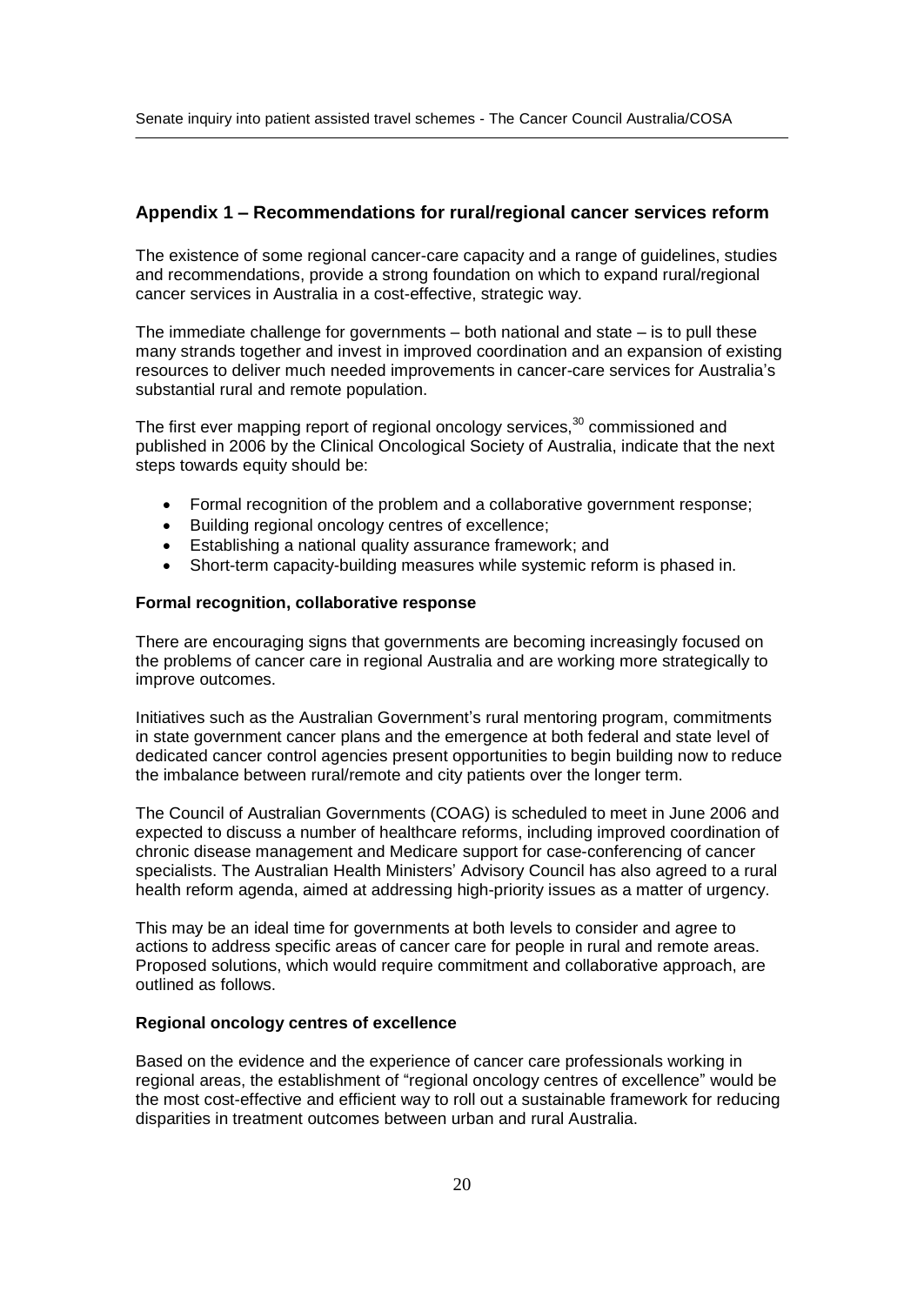Moreover, the establishment of regional oncology centres also has the potential to yield wide-ranging benefits in other areas of clinical practice and contribute to overall improvements in rural/regional life. The problems of attracting and retaining GPs and allied health professionals would potentially be reduced in centres that offer services such as multidisciplinary cancer care.

The logical starting point for building regional oncology centres of excellence would be treatment facilities that already have radiotherapy capacity.

#### Rationale

Around half of all cancer patients require radiotherapy. Radiation oncology is therefore essential to the provision of multidisciplinary cancer care. While it is the most expensive treatment modality in terms of capital outlays and maintenance, and the least mobile due to hardware requirements, in terms of cost versus efficacy radiotherapy is the most cost effective treatment to administer once the infrastructure is in place. $33$ 

There is, therefore, a strong case for building multidisciplinary cancer centres in the 10 non-metropolitan centres that already have radiotherapy infrastructure. These are:

Coffs Harbour, Port Macquarie, Wagga, Wollongong (NSW); Albury-Wodonga, Ballarat, Bendigo, Geelong, Latrobe Valley (Vic); and Townsville (Qld).

There is commitment from the Northern Territory and Australian governments to fund radiation oncology services in Darwin, which could form the basis of a multidisciplinary centre to service the Top End. At the time of writing there were signs that additional services were also being considered for the NSW North Coast. (In Newcastle, a multidisciplinary cancer treatment service already operates at the Newcastle Mater Hospital, servicing people in the NSW Hunter region.)

The combined population of these 11 centres is more than 1.5 million people. It is estimated that an additional 700,000 people live within 150km of these centres. Based on current cancer prevalence rates, this equates to around 630,000 people living in or relatively near these centres who are likely to be diagnosed with cancer by age 75 and who, under current arrangements, would in many cases need to travel considerable distances to access multidisciplinary care in a state capital city.

Attracting two medical oncologists and a range of allied health service providers to each centre where radiation services already exist is the most cost-effective way to introduce multidisciplinary cancer care into the regions. It would also be consistent with the Centre where radiation services already exist is the most cost-effective way to introduce<br>multidisciplinary cancer care into the regions. It would also be consistent with the<br>Australian Medical Workforce Advisory Committee practitioner-to-patient numbers according to critical population mass. In addition to treating substantial local populations, these centres would operate as relay points for supporting remote services and communities, providing mentoring and referral links for rarer cancers. They would also serve as a template for setting up future centres in regional areas with similar populations that currently have no radiotherapy capacity.

In the opinion of experienced rural/regional cancer care professionals, the establishment of regional cancer centres would also help to attract GPs and other clinical practitioners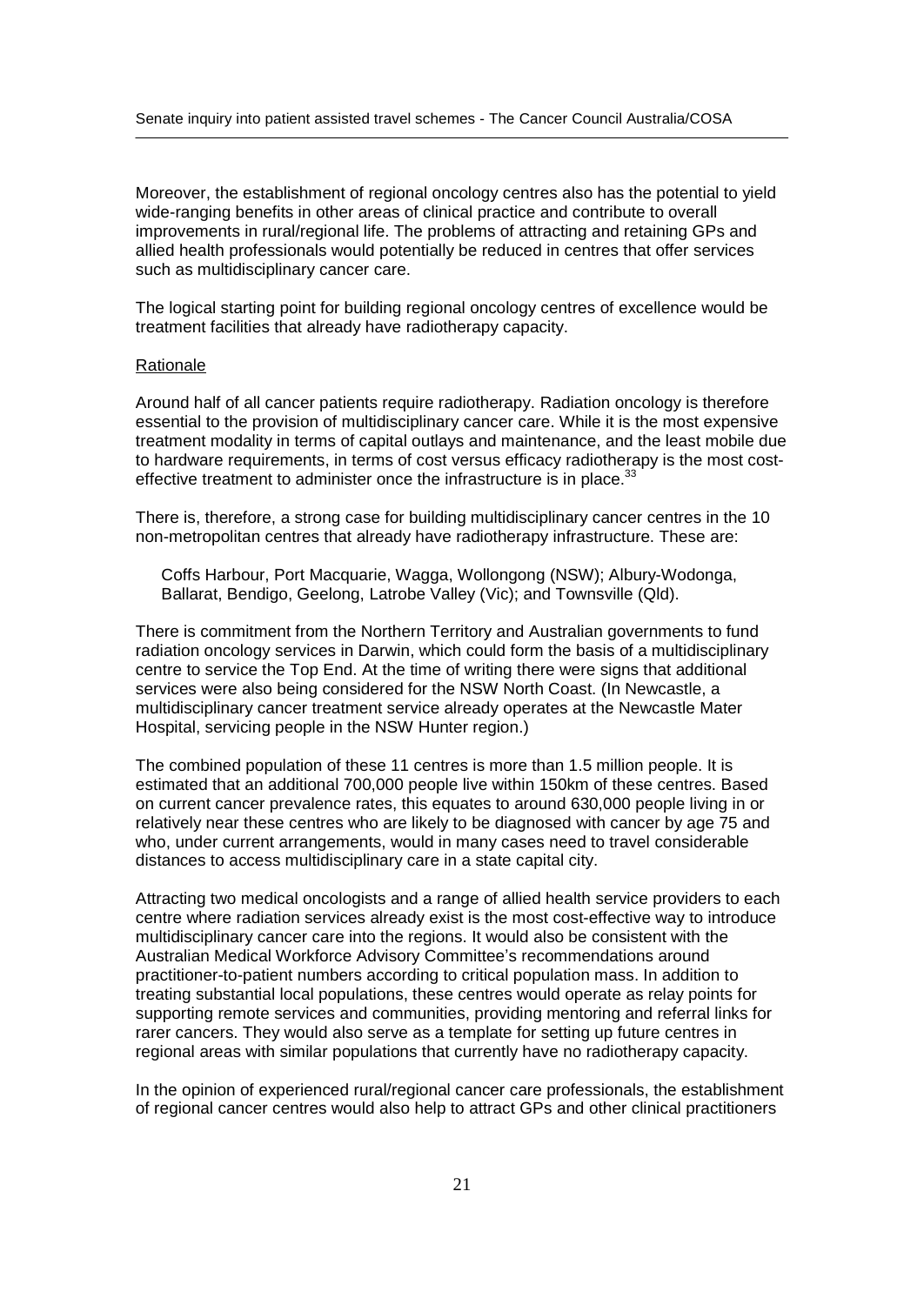to regions where there are current shortfalls, by contributing to an overall culture of local medical best-practice.

An informative example of the potential of regional oncology centres of excellence is the centre at Albury-Wodonga, a former outreach facility that now features five resident oncologists, a clinical trials unit, oncology pharmacist and a two-machine radiotherapy service. Outreach clinics are performed within the region from Albury-Wodonga. Reported benefits include an increase in the number of new patients able to be treated locally from 150 to 750 a year, an eight-fold increase in chemotherapy day treatments performed locally, the establishment of multidisciplinary clinics and more than 10% of new patients participating in a clinical trial.<sup>34</sup>

### **A national quality assurance framework**

Medical groups have done considerable work developing guidelines to underpin best practice in cancer care in Australia, yet there is no national framework for ensuring such guidelines are universally adopted.

The Australian Medical Workforce Advisory Committee has released a number of recommendations on infrastructure requirements for cancer services; the Australian Cancer Network is developing a model for accrediting cancer services and credentialing individual practitioners and has produced (with NHMRC endorsement) a range of clinical practice guidelines; and the Medical Oncology Group of Australia has scoped minimum standards for medical oncology services for rural and remote Australia. There may be <sup>a</sup> role for the Australian Governmentí<sup>s</sup> new national cancer agency,

Cancer Australia, to endorse these and other similar documents and negotiate, with appropriate federal and state/territory government agencies, a framework for their adoption as standard practice.

The application of evidence-based guidelines would be particularly helpful in regional centres, which currently lack the economies of scale to develop their own mechanisms for quality assurance.

### **Shorter-term capacity building**

There are a number of shorter-term measures that would help reduce inequities in treatment outcomes while longer-term reforms are being developed. These include:

- Investment in clinical data systems to audit, monitor and plan oncology services;
- Investment in psychosocial support services for people in rural and remote areas, who have been shown to have significantly poorer access to such services;
- Support for distance education, mentoring and innovative models such as telemedicine in remote areas; and
- Improved coordination of government-funded travel and accommodation  $\bullet$ schemes for cancer patients and their families in remote areas.

By formally identifying improved cancer care in rural and remote Australia as a policy priority in the context of existing government reform frameworks, formal structures can be put in place to develop targeted solutions to the challenges outlined above.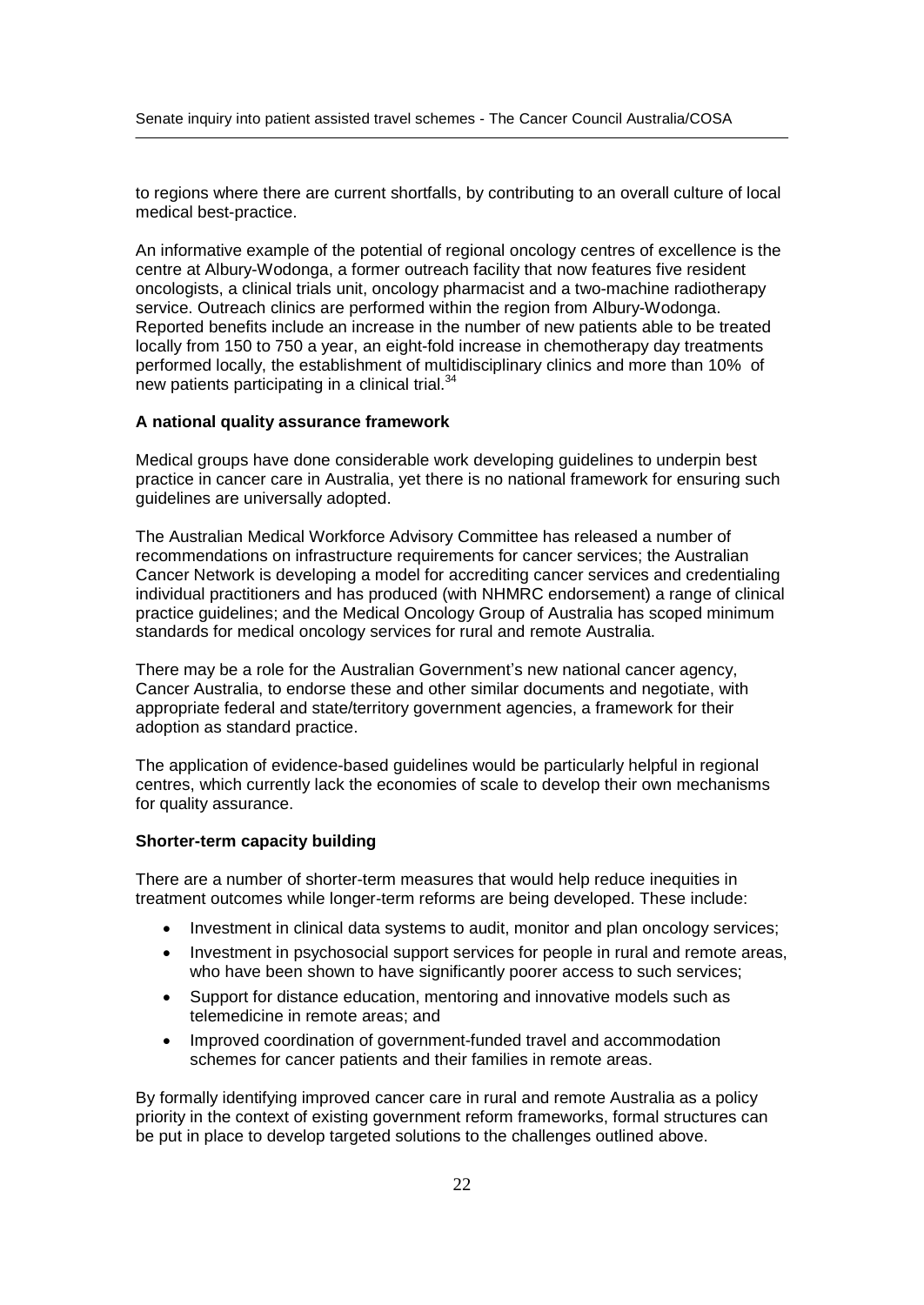# **Appendix <sup>2</sup> <sup>ñ</sup> Research by Dr Pam McGrath**

The Cancer Council Australia and the Clinical Oncological Society of Australia The Cancer Council Australia and the Clinical Oncological Society of Australia<br>acknowledge the work of Dr Pam McGrath, one of Australia's leading researchers in the The Cancer Council Australia and the Clinical Oncological Society of Australia<br>acknowledge the work of Dr Pam McGrath, one of Australia's leading researchers in the<br>area of patient travel and accommodation assistance. Dr M research provides valuable information about the schemes in Australia.

The following papers are recommended as additional reading material for individuals interested in the more detail about the schemes. They are generally searchable on the internet; copies in PDF form can be emailed. Please contact Paul Grogan on (02) 9036 3252 or [paul.grogan@cancer.org.au](mailto:paul.grogan@cancer.org.au) if you would like PDF versions of any of these papers:

McGrath, P. & Seguerra, J., (2000) "The Patient Transit Assistance Scheme: A Consumer's Perspective", Australian Journal of Rural Health, 8: 232-238.<br>McGrath, P., (2001) "It's horrendous – but really, what can you do? Preliminary

McGrath, P., (2001) "It's horrendous – but really, what can you do? Preliminary<br>Findings on the Financial Impact of Relocation for Specialist Treatment", Australian Health Review, 23,3:94-103.

McGrath, P., (1998) "Relocation for Leukaemia Treatment: A Description of Need", Australian Health Review, 21,4:143-154.

McGrath, P., & Rogers, T., (2002) "Relocation for Specialist Treatment for Paediatric Acute Lymphoblastic Leukaemia", Austral-Asian Journal of Cancer, 2,2: 1-9. McGrath, P., (1999) <sup>ì</sup>The Experience of Relocation for Specialist Treatment for

McGrath, P., (1999) "The Experience of Relocation for Specialist Treatment for Haematological Malignancies", Cancer Strategy, 1:157-163. Macmatological Malignancies", Cancer Strategy, 1:157-163.<br>McGrath, P., (1999) "Accommodation for Patients and Carers During Relocation for

Treatment for Leukaemia: A Descriptive Profile of Arthur Profile<br>McGrath, P., (1999) "Accommodation for Patients and Carers During Relocation for<br>Treatment for Leukaemia: A Descriptive Profile", Journal of Supportive Care Cancer, 7,1:6-10. McGrath, P., (2000) "The Patient Transit Assistance Scheme: A Case for Social<br>McGrath, P., (2000) "The Patient Transit Assistance Scheme: A Case for Social

Umress, 1, 1999.<br>McGrath, P., (2000) "The Patient Transit Assistance So<br>Work Advocacy!", Australian Social Work, 53, 2, 13-19.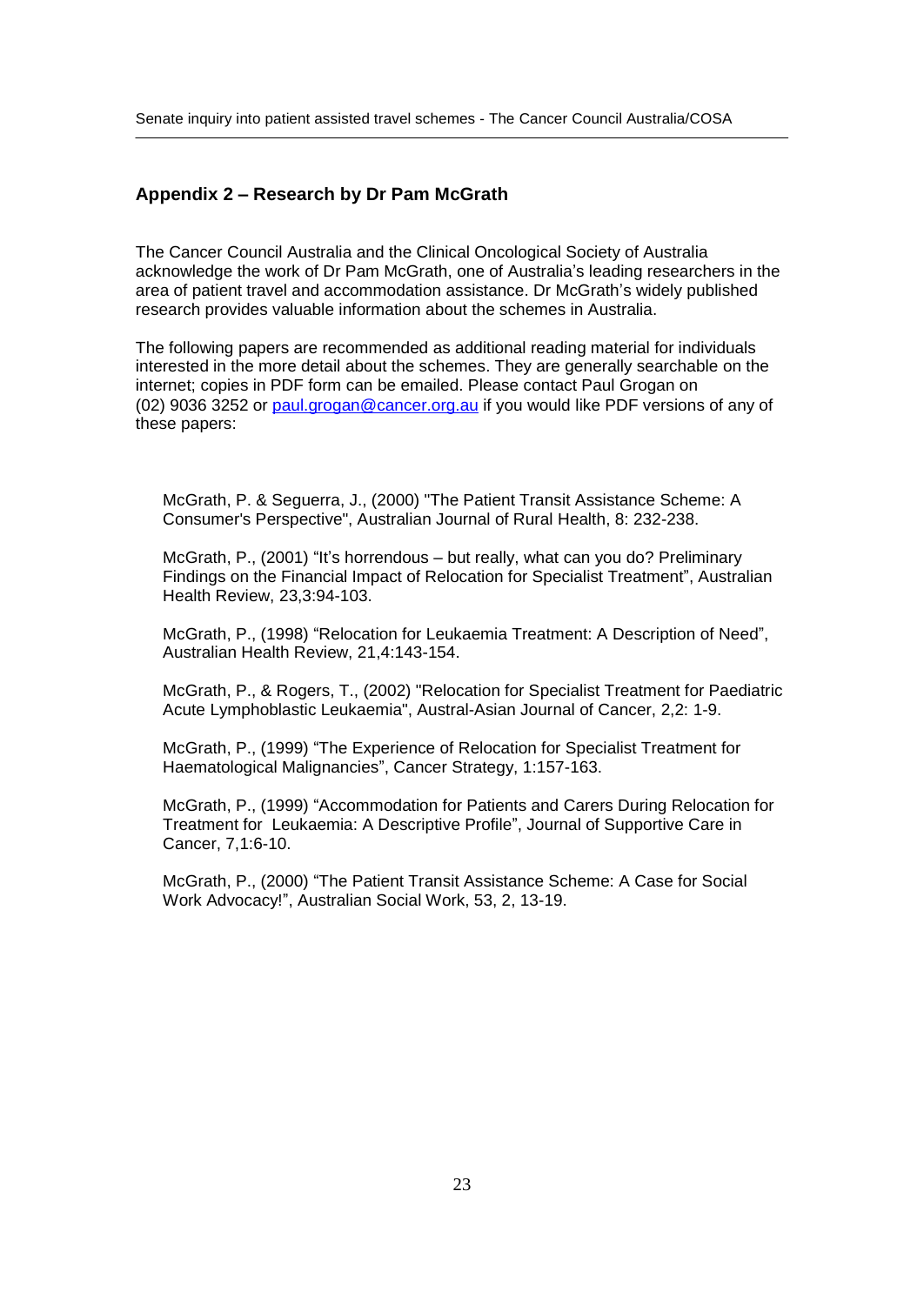# **References**

<sup>1</sup> National Health Priority Action Council, National Service Improvement Framework for Cancer, 2005

 $^{\text{2}}$  Australian Institute of Health and Welfare and Australasian Association of Cancer Registries. Cancer ` National Health Priority Action Council, National Service Improvement Framework for Cancer, 2005<br><sup>2</sup> Australian Institute of Health and Welfare and Australasian Association of Cancer Registries. Cancer<br>survival in Austra (Cancer Series No. 22. AIHW Catalogue No. CAN 17.)

 $^3$  Jong KE, Smith DP, Yu XQ, et al. Remoteness of residence and survival from cancer in New South Wales. Med J Aust 2004; 180: 618-622.

<sup>4</sup> Harcourt,T, Export Growth and Job Creation in Regional Australia, Australian Trade Commission, 2002.

<sup>5</sup> Begg S, Vos T, Goss J, Barker B, Stevenson C, Stanley L, Lopez AD. The burden of disease and injury in Australia, 2003. Canberra: AIHW & Brisbane: University of Queensland, 2007.

 $6$  Commonwealth Government Response to the Committee's Report: Breaking the silence: a national voice for gynaecological cancers

 $7$  Report of the Radiation Oncology Inquiry, Commonwealth of Australia, June 2002

<sup>8</sup> The Cancer Council Western Australia, Patient assisted travel scheme, Issues Paper, 2006

<sup>9</sup> McGrath P, The patient transit assistance scheme: the clerk's perspective, Australian Journal of Rural Health, 1999

 $10$  Wall, B. Co-operative clinical trials in cancer  $-$  the need for increased capacity, Oceania Health Consulting, Clinical Oncological Society of Australia, 2002

<sup>11</sup> Clinical Oncological Society of Australia, The Cancer Council Australia, the National Cancer Control Initiative, Optimising Cancer Care in Australia, 2003

<sup>12</sup> Access Economics, Cost of cancer in NSW, The Cancer Council NSW, 2007

<sup>13</sup> Kricker A, Haskill J, Armstrong BK. Breast conservation, mastectomy and auxiliary surgery in New South Wales women in 1992 and 1995. Br J Cancer 2001; 85: 668-673.

<sup>14</sup> McGrath P, The patient transit assistance scheme: the clerk's perspective, Aust. J. Rural Health (1999) 7

<sup>15</sup> Clinical Oncological Society of Australia, The Cancer Council Australia, Cancer in the bush, conference report, 2001.

<sup>16</sup> Underhill C, Goldstein D, Grogan P, Inequity in rural cancer survival in Australia is not an insurmountable problem, MJA, Volume 185 Number 9, 2006

<sup>17</sup> Australian Institute of Health and Welfare, Cancer in Australia 2001, 2004.

<sup>18</sup> Australian Institute of Health and Welfare (AIHW 2005). Health system expenditures on cancer and other m Australian institute of Health and Welfare, Cancer in Australia 20<br><sup>18</sup> Australian Institute of Health and Welfare (AIHW 2005). Health s<br>neoplasms in Australia, 2000–01. AIHW cat. no. HWE 29

<sup>19</sup> Australian Taxation Office, Taxation Determination TD 2006/43 Income tax: what are the reasonable travel and meal allowance expense amounts for 2006-2007?

<sup>20</sup> Australian Institute of Health and Welfare and Australasian Association of Cancer Registries. Cancer in Australia 2001. Canberra: AIHW, 2004. (Cancer Series No. 28. AIHW Catalogue No. CAN 23.)

<sup>21</sup> Jong KE, Smith DP, Yu XQ, et al. Remoteness of residence and survival from cancer in New South Wales. Med J Aust 2004; 180: 618-622.

<sup>22</sup> Underhill C, Goldstein D, Grogan P, Inequity in rural cancer survival in Australia is not an insurmountable problem, MJA, Volume 185 Number 9, 2006

<sup>23</sup> ABC TV Four Corners program, Far from care, June 2006. Available in summary and full transcript at: <http://www.abc.net.au/4corners/content/2006/s1653599.htm>

<sup>24</sup> Davis C, Girgis, Williams P, Beeney L. Needs assessment of rural and remote women travelling to the city for breast cancer treatment. Australian and New Zealand Journal of Public Health 1998 Vol 22:525-7

<sup>25</sup> National Breast Cancer Centre, National Cancer Control Initiative, Clinical practice guidelines for the psychosocial care of adults with cancer, 2003